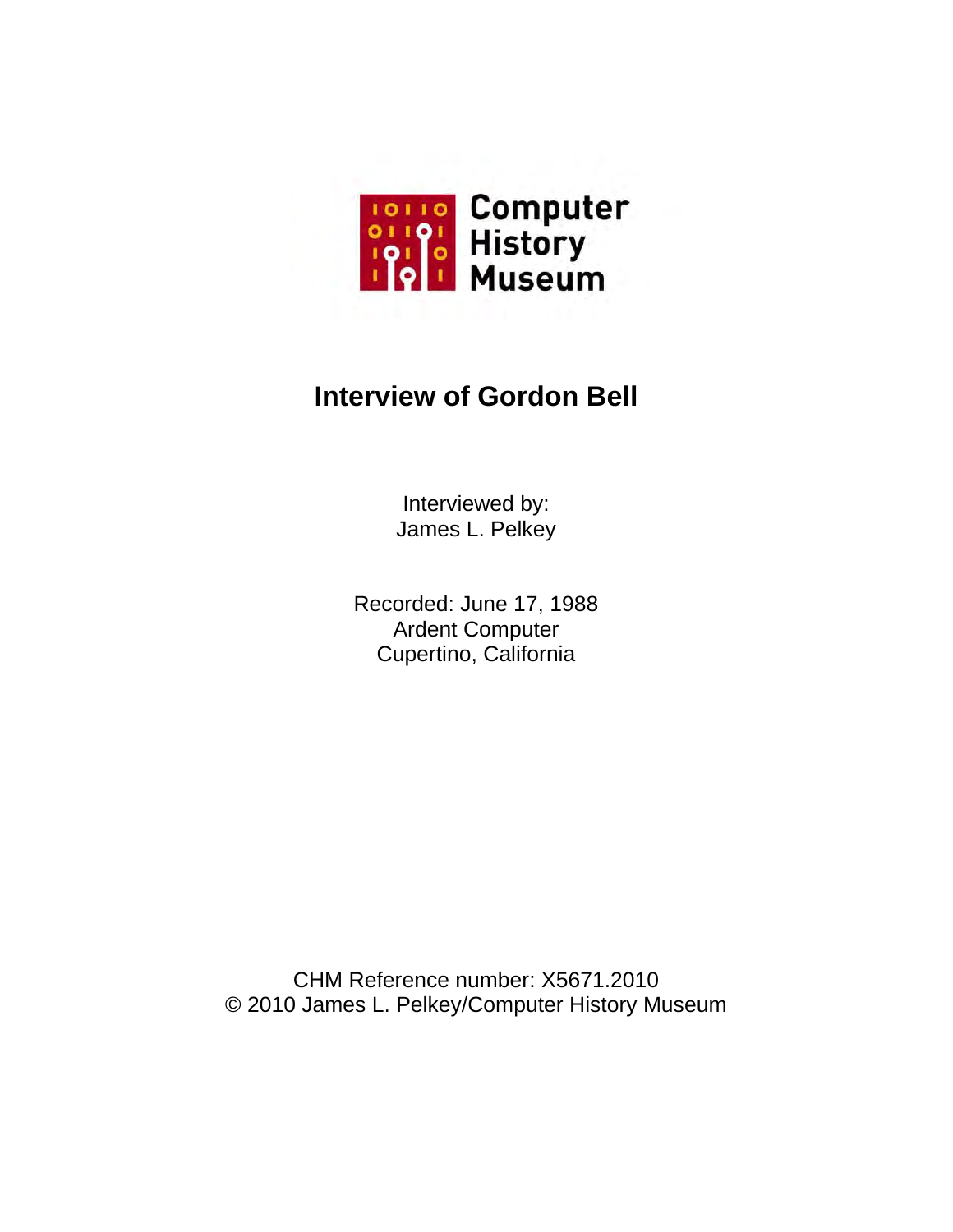**Gordon Bell:** Basically, I'm a technologist at heart that, although a computer guy, I really believe that I have to credit the evolution of semiconductor density as the main thing that's driving us. I will give virtually no credit to the individuals per se, after von Neumann, except I do credit Cray with some architectural ideas, so I tend to credit everybody else as kind of pluggers, and von Neumann and [Seymour] Cray as the few original thinkers in computing. Anybody in the circumstances—for example, I don't consider the microprocessor an invention, per se, because it was simply the evolution of the fact that that density—we were all talking about processors on a chip long before they happened. The computer people were doing it. Once they saw semiconductor density increasing, they said "Oh boy, this is going to be great when that happens." Now, I'll say the reason computer people were not interested initially in semiconductor microprocessors, were they weren't really real computers. The 4004, no computer person would go near a 4004 or an 8008, etc. "We're having a lot more fun. Why go do that?" So I say Ethernet was...

**James Pelkey:** You must put Grove and Intel people as high on the list.

**Bell:** Oh, yes.

**Pelkey:** At the integrated...

**Bell:** Sure, because they were the guys providing the four, the forcing function. For example, here's how I consider the evolution that had taken place. If you look in generations, you start with the single transistor and what the components were, and as you moved into the various generations, you got different capabilities and finally in the fourth, fifth generations, you started getting these...

### **Pelkey:** Computers

**Bell:** Processors, then computers, and then things like the transputer and stuff where you're integrating a whole system on a chip. Then, in the late '90s, shit, there's nothing I can think of today that's not going to fit on a chip, by even the most conservative means. So that's the long—that's to set my bias about invention and where I think things come from, so I would put the mini as the driving force for ARPANET [Advanced Research Projects Agency Network].

**Pelkey:** Right, it was.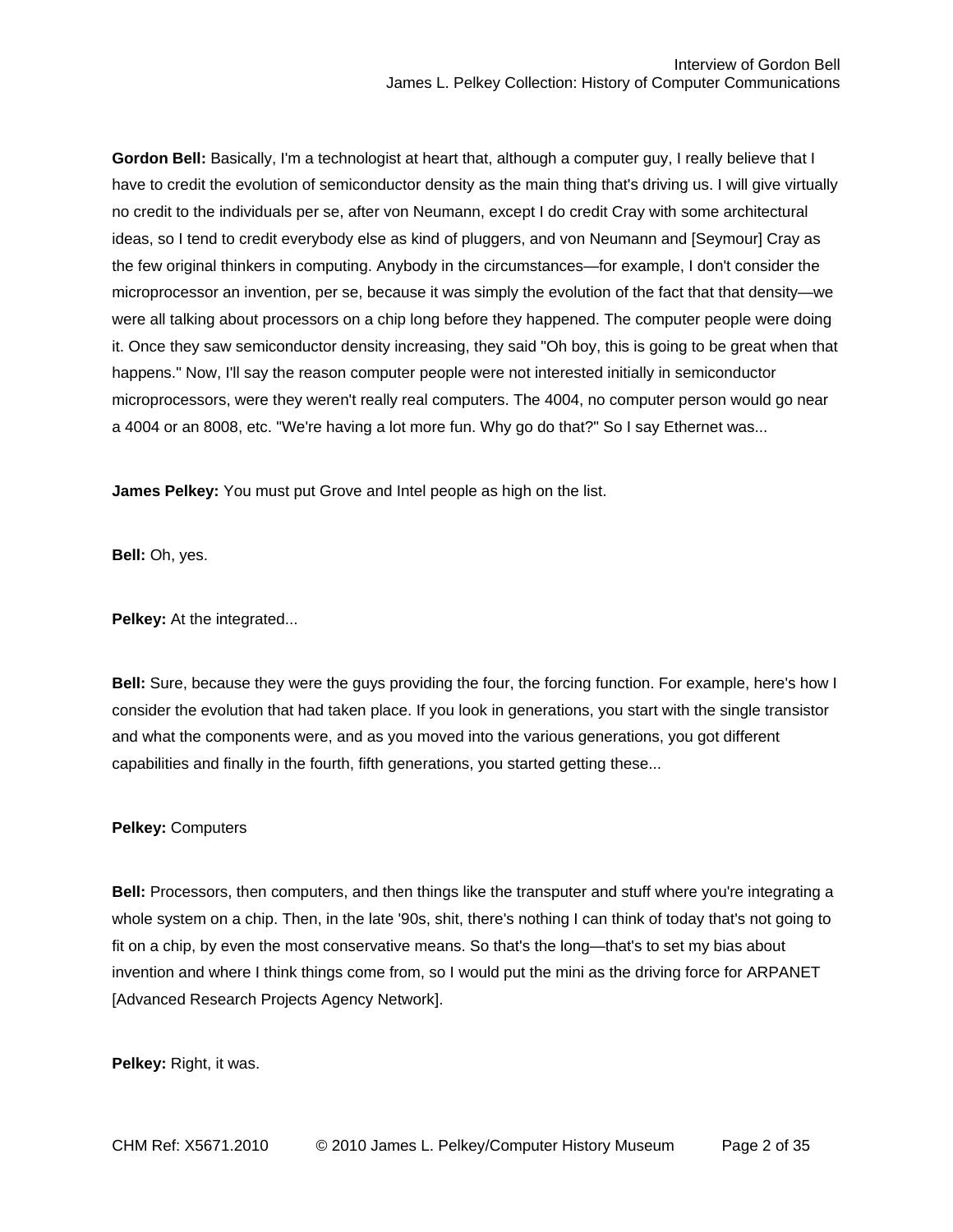**Bell:** Because the availability of that—in fact, I would ask you...

**Pelkey:** I think there was a second factor. It was not only the mini, but it was the desire to not have to duplicate the work of a few people...

**Bell:** Oh, that was a need. No, no, no, I'm talking about technology drive that's market pull.

**Pelkey:** The mini.

**Bell:** Then, these ideas of packet switching and stuff like that interfaced fine. Anyone would have invented them, and I claim, if you look—I think you ought to look very carefully now, because I think you will find inside of TimeNet—what's the network that came out of here?

**Pelkey:** Tymshare? It was Tymshare versus Telenet.

**Bell:** Oh, no, this was much earlier than this. The guys who had the first SDS-940s—was that Tymshare?

**Pelkey:** I think it was. In terms of networking?

**Bell:** In terms of providing network services. Is it the Tymshare network that's still in the news today?

**Pelkey:** Yes.

**Bell:** Okay. That network, I believe you will find packet switching in that.

**Pelkey:** You find packet switching, but you find it not what we call 'packet.' It's a message-based system, but it was refined for a timesharing application, as opposed to a general purpose kind of X.25 and so on.

**Bell:** File transfer—sure, but it was at...

**Pelkey:** But it's the same architectural concept of using the channel more efficiently...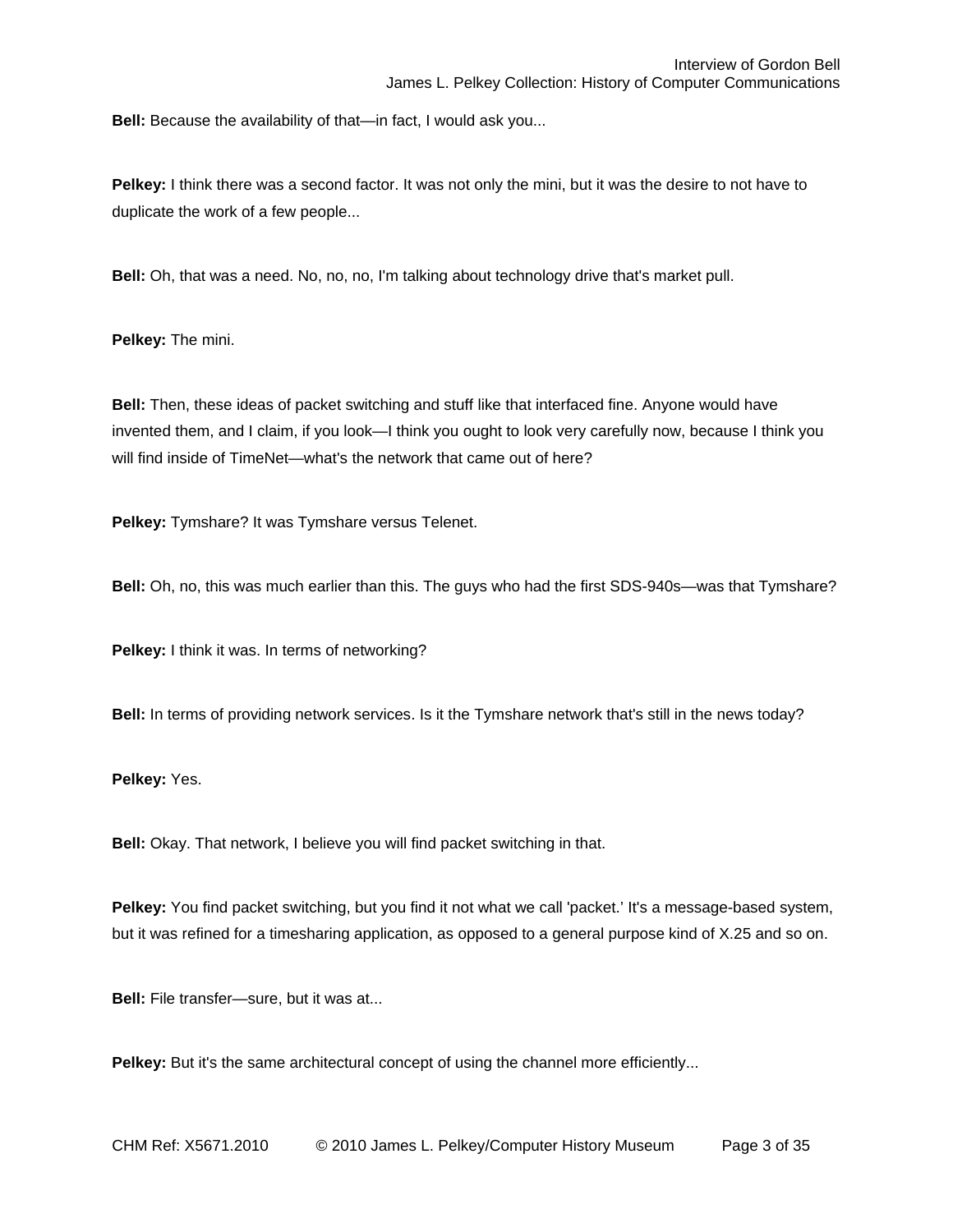**Bell:** And that there was multiple routes. It was a network, as opposed to a tree, and then also, as you get into IBN, if you look at the Sabre System and stuff like that, there were multiple routes on some of that, although they had really Crum and DataNet-30's and stuff like that, and I believe you'll find crude equivalents of ARPANET prior to ARPANET.

**Pelkey:** Although Tymshare came well after this fact. Mid '70s.

**Bell:** I thought they had...

**Pelkey:** The timesharing applications are all star configurations, point-to-point modems...

**Bell:** I thought they had...

**Pelkey:** You never really had any of that in '65 '66. Way back when—I started this last fall—this is the chart I drew. Data communications has these overlaps, and I'm going to treat these as derivations of this structure. I had technology. I went out and talked to a bunch of semiconductor people, and said "What are the profound implications of semiconductors?" The first one happened to be the op-amp, operational amplifier. You had to take the operational amplifier down before modems could become economic, because you couldn't do logic design and so on, because these things were big clunky boxes. That was in the mid '60s. Obviously the Ethernet controller chip, the LAN controller chips were a specific *<inaudible>*, but was not...

**Bell:** Sure. Well, shit, that wasn't until 1980.

**Pelkey:** Now, the microprocessor memory, you couldn't have had all this without that, but when you start to think about semiconductor chips that were specific, you think about the fact that there were some chips that related to the communications industry, but for the most part, the people haven't gone out and built chips with data communications in it, as they did for voice (i.e., the Codex chip), but they didn't for the data communications industry.

**Bell:** Right. I agree.

**Pelkey:** The UARTs [Universal Asynchronous Receiver/Transmitters] was...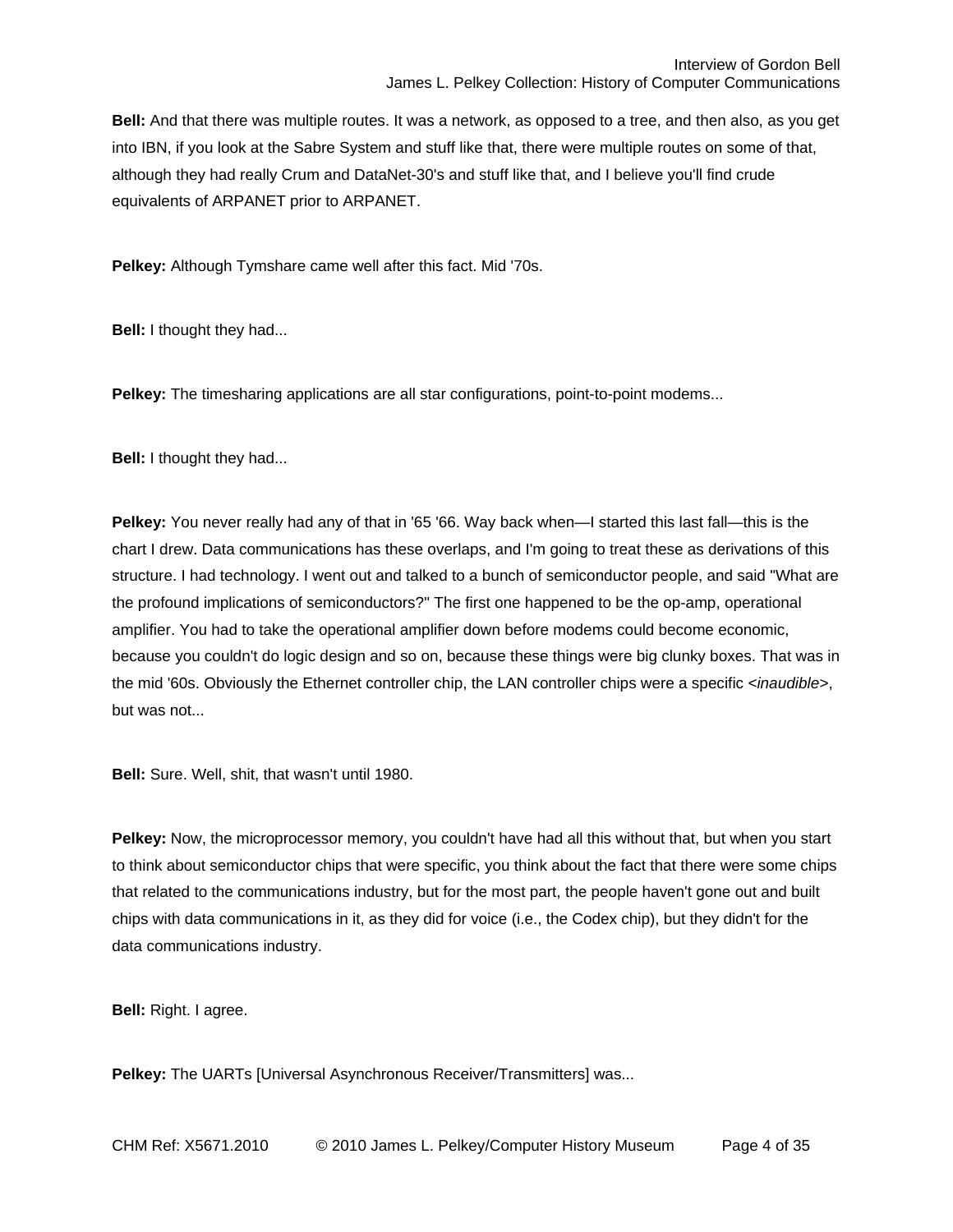**Bell:** Oh, but we did that. That came out of DEC [Digital Equipment Corporation]. I invented the first UART.

**Pelkey:** Did you really?

**Bell:** Yes.

**Pelkey:** Now, when did you do that?

**Bell:** That was in 1962, and that was built around an IT—built to do telegraph-line switching for ITT. We built eight UARTs in a rack this high, built them out of those DEC modules, and then the next—I think it was '64 or '65, we took—they were built discrete—I mean, just wired up. Then, we took all the logic and stuffed it on a large printed circuit board about that long—the receiver and the transmitter—and so we had the receiver and the transmitter on two separate boards, and then once, in 1970, '72, we made a deal with General Instruments or somebody like that to integrate that and put that on a chip.

**Pelkey:** GI, I think, *<inaudible>* said was the first place they recommend, and thought the UART came from...

**Bell:** Yes. DEC drove that, and it was based on the design that I did in 1961, '62, namely the notion of counting from the transition and then building this little state diagram that sampled the line the right number of times. Ultimately it got more sophisticated; their integrated, usually can handle noisier lines, but basically that whole thing.

**Pelkey:** But the semiconductors have been an enabling technology, but not—it was driving in the sense that they made the economics cheaper, so you opened up more and more applications, but it hasn't had as big an impact. The markets haven't been large enough for semiconductor companies to focus on data communications. They're beginning to now, the small start-ups around here are.

**Bell:** Well, but I submit that that's because of the telecommunications industry, the structure of the telecommunications industry; the fact that prior to—it has been controlled by a single phone company, and that's what's done, and the phone company is not effective.

**Pelkey:** And the prohibitive factor.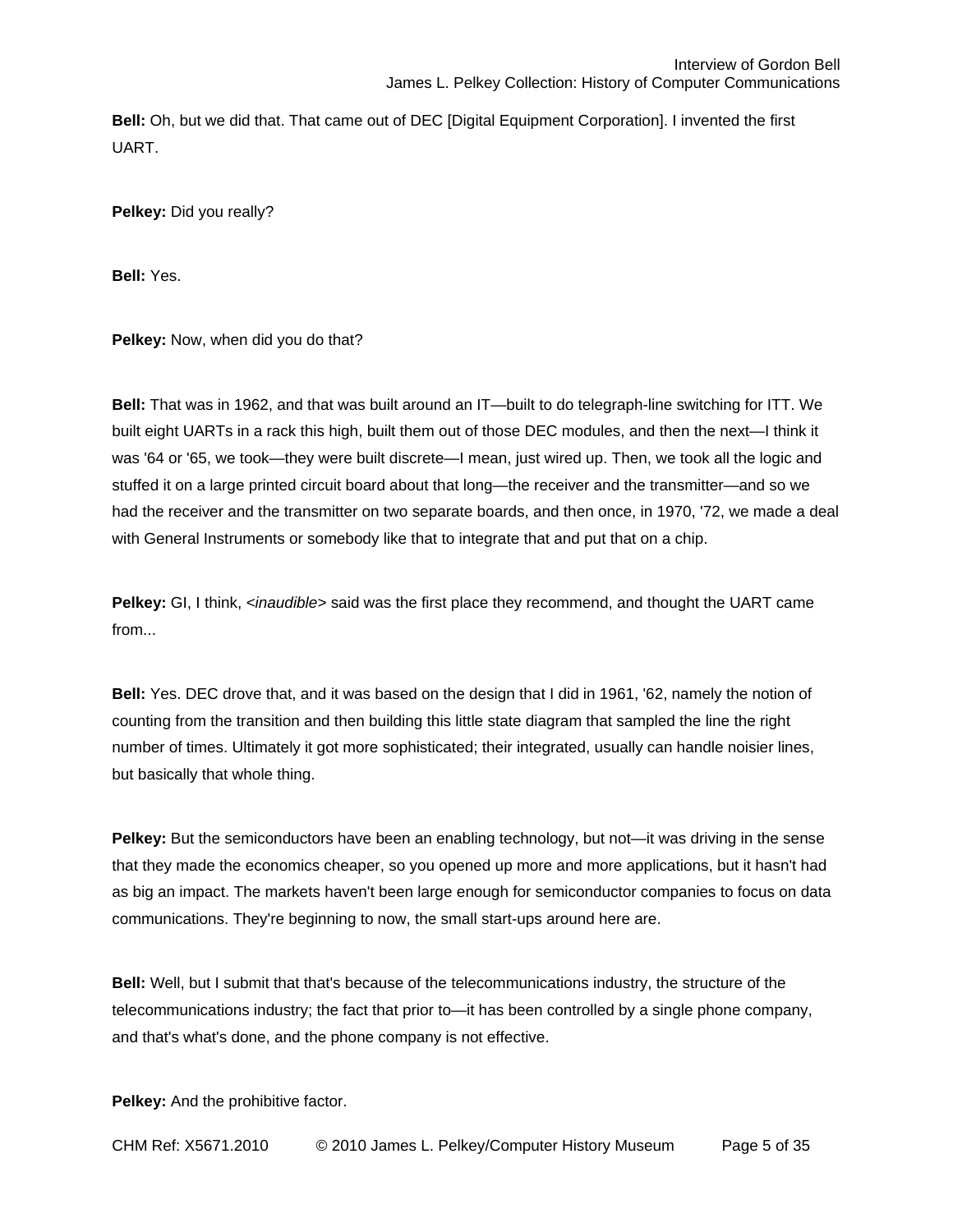**Bell:** Oh, yes, they had their own semiconductor facilities, and they haven't gone outside, and they haven't—nor have they innovated especially.

**Pelkey:** The latter for sure, even though they had a local area network in the late '60s—[David] Farmer/[John] Newhall. [John R.] Pierce, that loop.

**Bell:** Oh yes, Pierce loops and all that.

**Pelkey:** They owned the modem business at one point in time, and they let that get away from them.

**Bell:** That's right.

**Pelkey:** They were offered the ARPANET, to build that, in '67, and they turned it down

**Bell:** Yes, I was part of that, and I tried to get them to build ARPANET.

**Pelkey:** How were you part of that?

**Bell:** I was—when that was happening, I attended a lot of the early meetings, the ARPANET meetings about what to interface, what the interface was going to be.

**Pelkey:** Where were you then?

**Bell:** I was at DEC. I went to—I was a consultant at DEC at that point. I was at DEC from '60 to '66, and then I went back to DEC in '72. I was at Carnegie from '66 to '72.

**Pelkey:** Okay, so you were a consultant. Were you doing anything other than consulting?

**Bell:** At DEC, no, I was a professor...

**Pelkey:** At MIT [Massachusetts Institute of Technology]?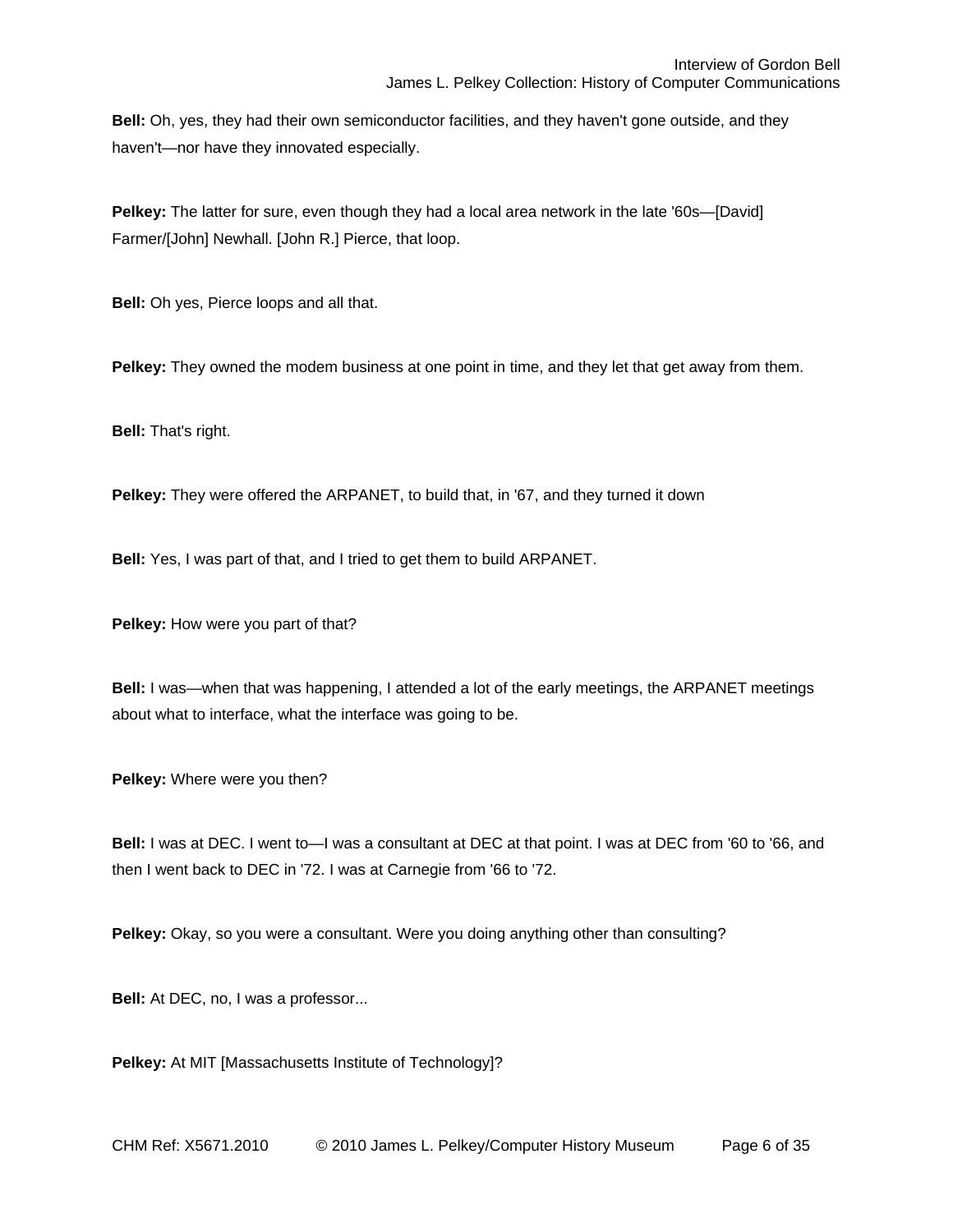**Bell:** At CMU [Carnegie Mellon University].

**Pelkey:** So you were a professor at CMU in the early '60s?

**Bell:** '66–'72.

**Pelkey:** What about before '66?

**Bell:** I was at DEC.

**Pelkey:** As a full time consultant?

**Bell:** No, full time engineer in charge of computer design there.

**Pelkey:** How did you become aware of the ARPANET and how you did you get involved?

**Bell:** Oh, I was part of the ARPA community, one of the consultants to ARPA. There is an ARPA community, you understand?

**Pelkey:** Yes, because Licklider did his first interactive timesharing computer, if you will, on a PDP-1 at BBN [Bolt, Beranek and Newman], in '62.

**Bell:** Yes.

**Pelkey:** So you were aware of this activity going on?

**Bell:** Oh, yes, I designed the drum that he used, that BBN used for timesharing there. In fact, the first we don't know where the first timesharing machine was exactly, I think you have to go back and look at it—but the PDP-1 was maybe the first one, because we had a swapping drum that we used to swap programs and share *<inaudible>*.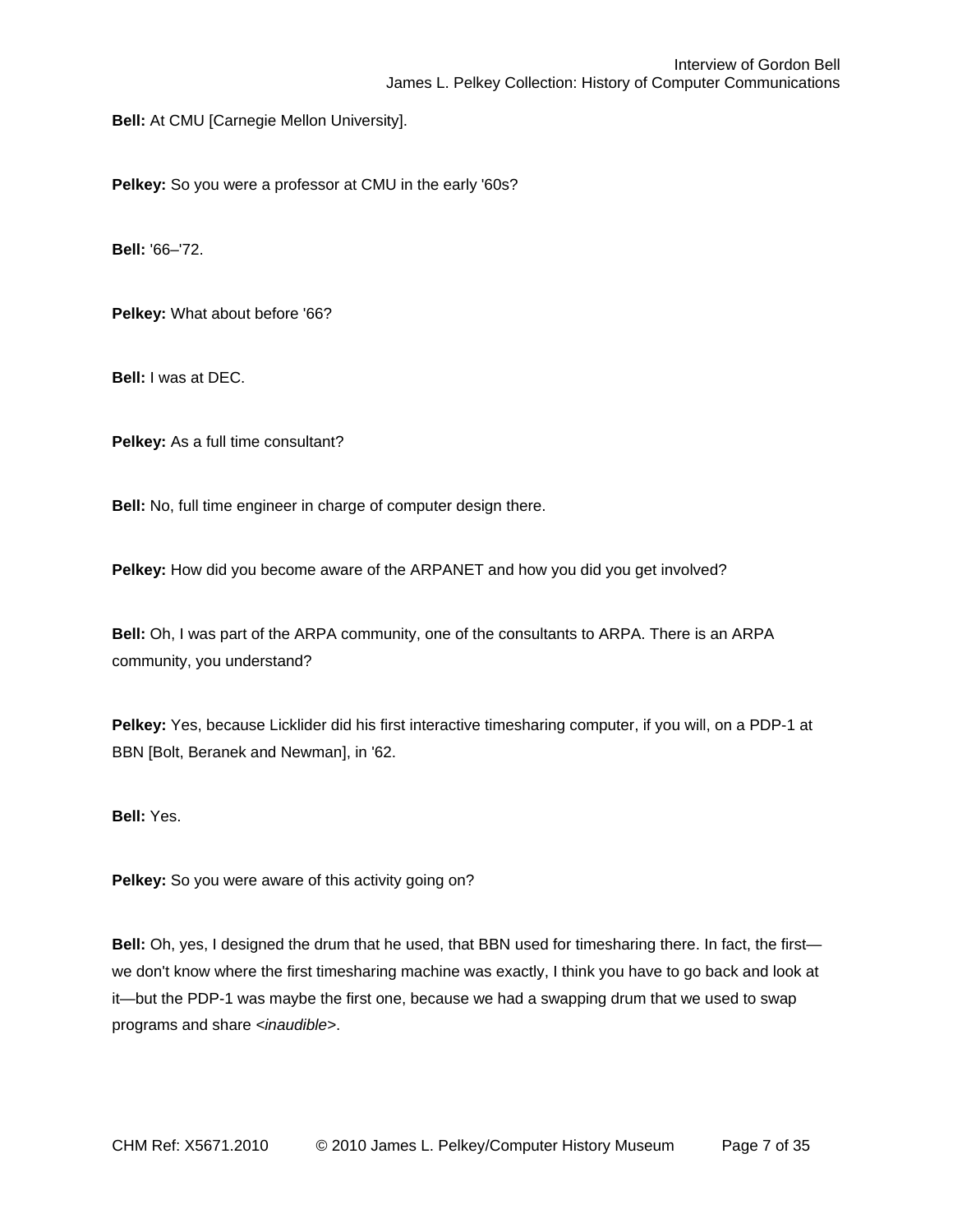**Pelkey:** So you were aware of what was happening in the IPTO [Information Processing Techniques Office of ARPA] office, the creation of that, and what was happening. When did you first become aware of this concept of an ARPANET?

**Bell:** I think right at the time it happened. I can't remember when the taxi ride thing was...

**Pelkey:** That was in '66.

**Bell:** Yes, that was...

**Pelkey:** Were you at the Michigan meeting?

**Bell:** I think—let's see…

**Pelkey:** It was early '66.

**Bell:** I'm trying to think whether I was at the Michigan...

**Pelkey:** That was the cab ride with Wes Clark and Licklider and Roberts where the idea of the IMP came up.

**Bell:** No, no, I don't...

**Pelkey:** And then there was a subsequent meeting that went on, where [Keith] Unkefer and [Leonard] Kleinrock, Shapiro, Baron and Taylor in Washington, D.C., in the spring of '66.

**Bell:** Okay. No, I was not part of that. I attended meetings later on when we were talking about the interface and what that was going to be...

**Pelkey:** Now this is after BBN won the RFQ or prior?

**Bell:** Right around that time, and in fact, a friend of mine bid a DEC machine against the BNN...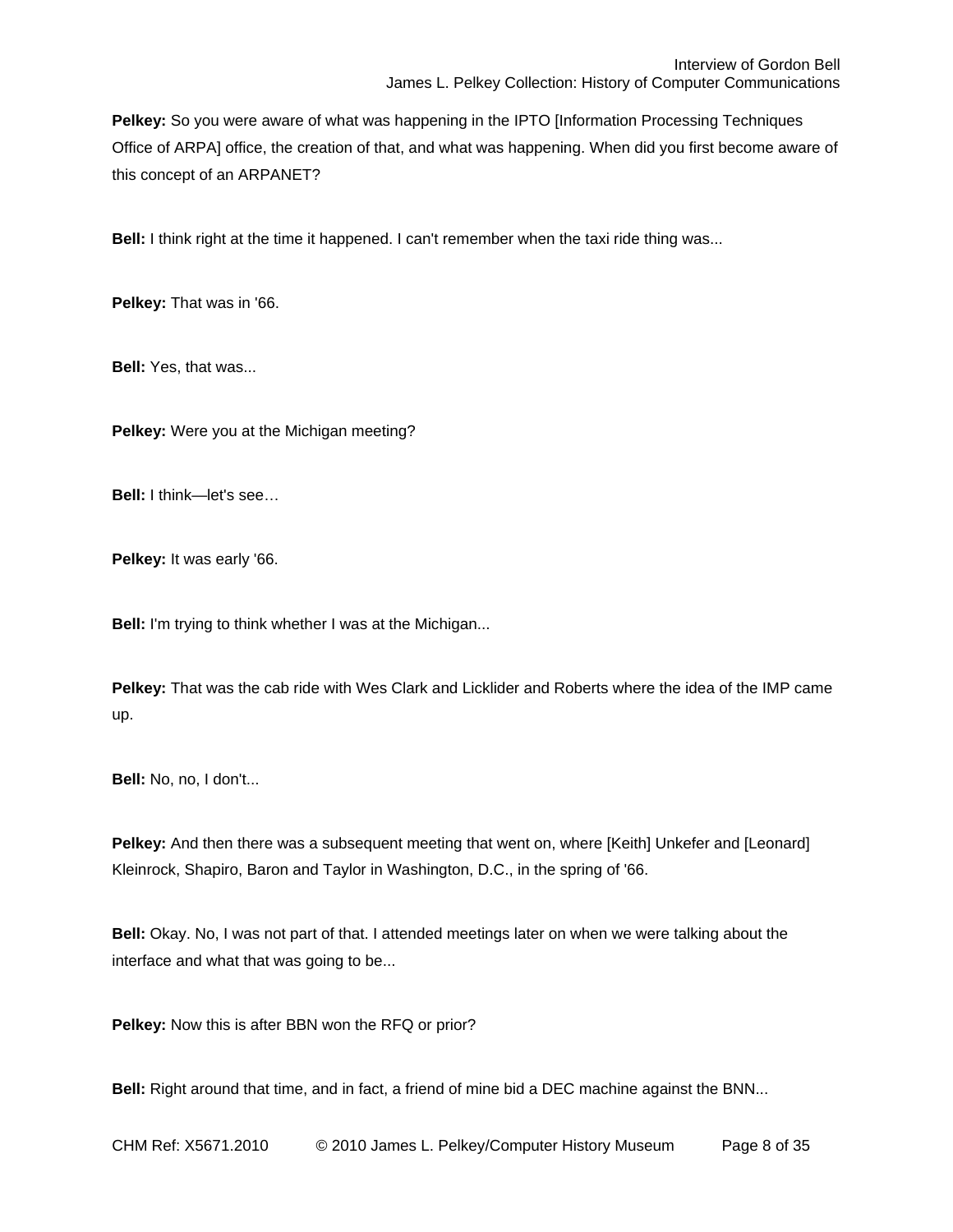**Pelkey:** For the RFQ, which would have been in '68?

**Bell:** Yes. Tom Merrill at CCA [Computer Corporation of America] was trying to get that business.

**Pelkey:** Okay, and Art Carr was there at that time, too. He was there before he went to Codex. He went to Codex in '69. Tom Merrill was—Tom Merrill had written a paper with Larry Roberts...

**Bell:** The first timesharing thing.

**Pelkey:** Yes, and he was at Lincoln Labs.

**Bell:** He was at BBN at the time.

**Pelkey:** So you were aware of this bidding process going on, and aware of the design concepts, and obviously had interactions with BBN. Did you know Bob Kahn at this point?

**Bell:** Yes, I had just met Bob.

**Pelkey:** DEC obviously didn't bid the...

**Bell:** No. Well, we bid it with CCA.

**Pelkey:** And obviously didn't get it. Did you or DEC play any role in '69 or '70? You were never a node.

**Bell:** Not really. The role we really played was supplying PDP-10s like crazy as the hosts.

**Pelkey:** Yes. Then you left in '69?

**Bell:** No, I left in '72. I left in '66. I came back in '72, so I had been following the ARPANET, and what I did at DEC was got Stu Wecker to reproduce all the ARPA stuff. The place I disagreed with ARPA was the fact that hosts—whether hosts could or couldn't be IMPs [Interface Message Processors], and all the DEC work was based on the notion that a host could be an IMP. We were building IMP-sized computers,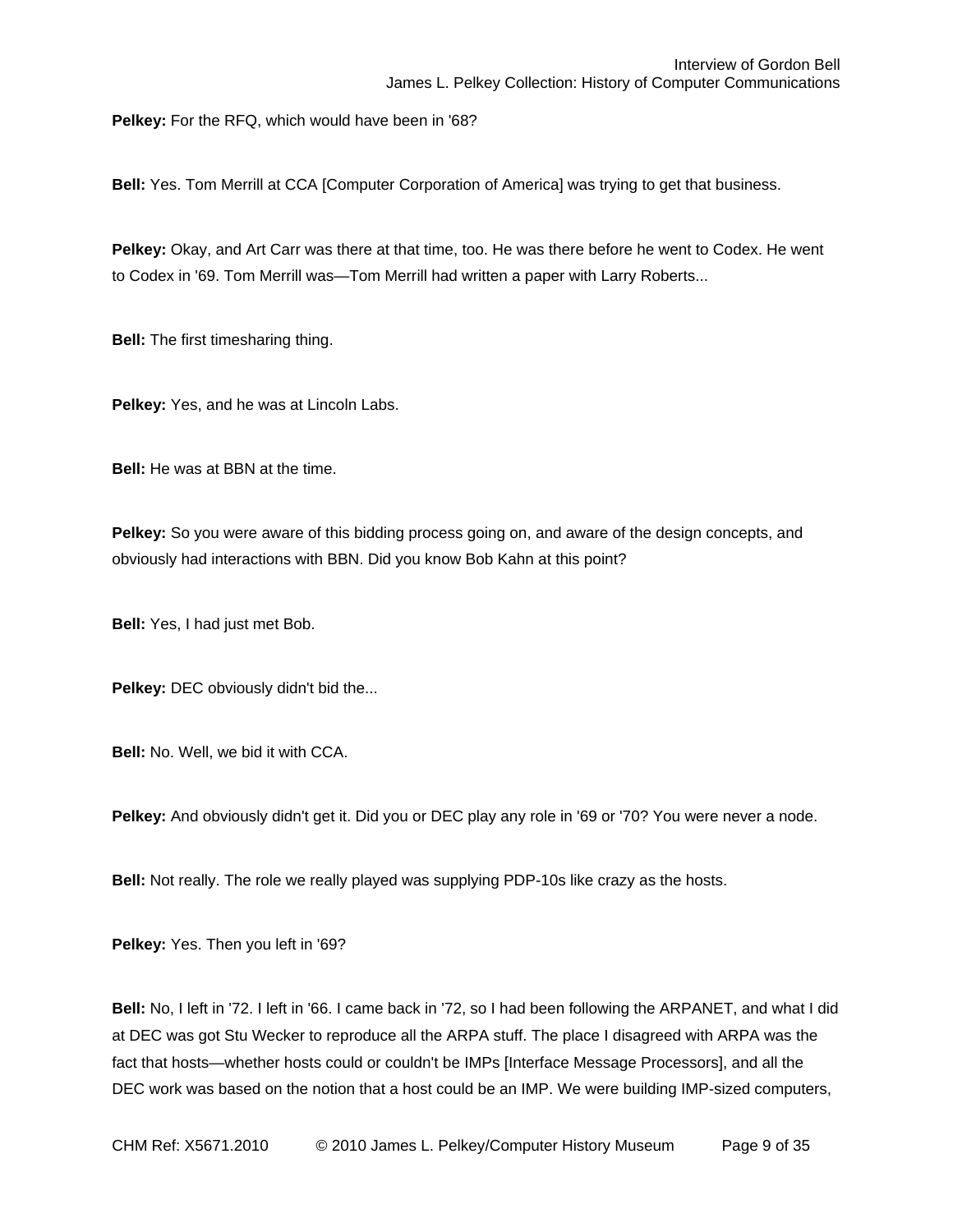so I didn't care whether you actually computed on that, too, or whether it was switching and computing, and everybody said "No, you can't ever have switching and computing in the same box." No, we've got so many computers, we're not going to force our users to have a whole switching network with IMPs around. This is crazy, because if you want to put up 20, 30 machines, no big deal, because communications isn't the end, it's just a capability that you want these machines to have. So DEC-Net was predicated on this other notion, and by the time we got—when I looked at—DEC got, I don't know how many computers they've got running DECnet together now, but on the order of 10,000 or so. When we built that net, the engineering net, because at DEC—and I think we, at DEC, at one point certainly had the largest network in the world—based on ARPANET ideas, but as load increased, you would essentially—you would no longer have the—you go to another IMP. You essentially make an IMP there. The site machine is doing— Here's the main site machine doing all the switching, and then also you want to collapse the net so that you don't have as many hops. You're trying to minimize hops and you're trying to minimize...

**Pelkey:** So therefore it would be natural to gravitate towards an IMP when you had the density.

**Bell:** Sure.

**Pelkey:** Now, when did you start DECnet up?

**Bell:** The DECnet research activity was started in '72.

**Pelkey:** When you came back?

**Bell:** Yes, and DECnet phase one, and the coalescing of DECnet to have a product—I think our first DECnet I or so was probably 1974, '75. The guy...let's see, I was just trying to think. Oh, the guy you really want to get in this is Stu Wecker. He's at Technology Concepts, that's recently been bought by Bell. He was just awarded the [Koji] Kobayashi Medal of the IEEE for his work on DECnet.

**Pelkey:** Where is Technology Concepts?

**Bell:** In southern Mass. He can basically talk about all of the origins of DECnet.

**Pelkey:** That was very important.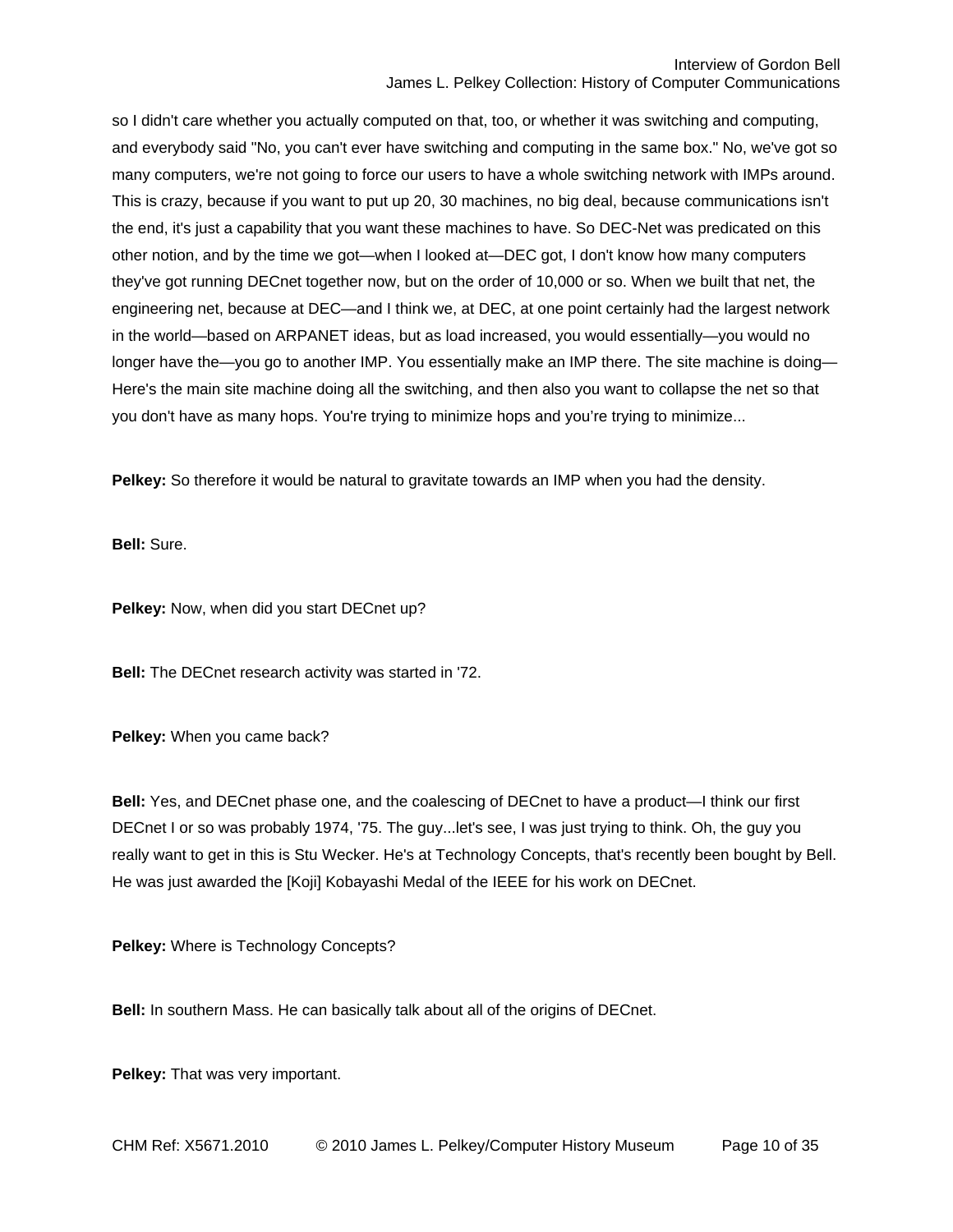**Bell:** Yes, because basically we went off and created—I think created something substantially better than ARPANET, and in a commercial environment. The problem with it was we absolutely did a shitty job of putting it out into the world…standardizing it. We didn't claim it was our—was proprietary; anything like that, there's a mistaken belief in the world that DECnet is a proprietary network. It isn't. It's just that the the protocols are well published, the protocols are well defined, anybody can link into it, it's just that we really didn't support—we didn't go out and sell...

**Pelkey:** DECnet independent of your own systems, therefore it's perceived as proprietary.

**Bell:** And I tried to get the engineers to go into the standards committee, and they were really loathed to go into that process, because it's a very hard, time-consuming process. Then, ultimately, DEC had to join with ISO, and in fact DEC has always been good at the standards world.

**Pelkey:** Did you really just kind of pick up what was the ARPA technology?

**Bell:** No, absolutely not.

**Pelkey:** So you went off and created your own?

**Bell:** Yes, but with all the knowledge of what was there, because—my hang-up on ARPANET has always been BBN. I think BBN had...

**Pelkey:** The subnet level.

**Bell:** At all levels. I think BBN has damaged the—has significantly impeded...

**Pelkey:** —the evolution...

**Bell:** I mean, for a tiny company to have become what I consider to be a retrogressive—they are probably one of the largest small companies I know. Very, very poor company in every respect. They did the worst of the worst. The government funded it, goddamn it, and I own that stuff. The stuff was—sure they published papers on it, but then they tried to—they got government funded R&D and they kept it proprietary.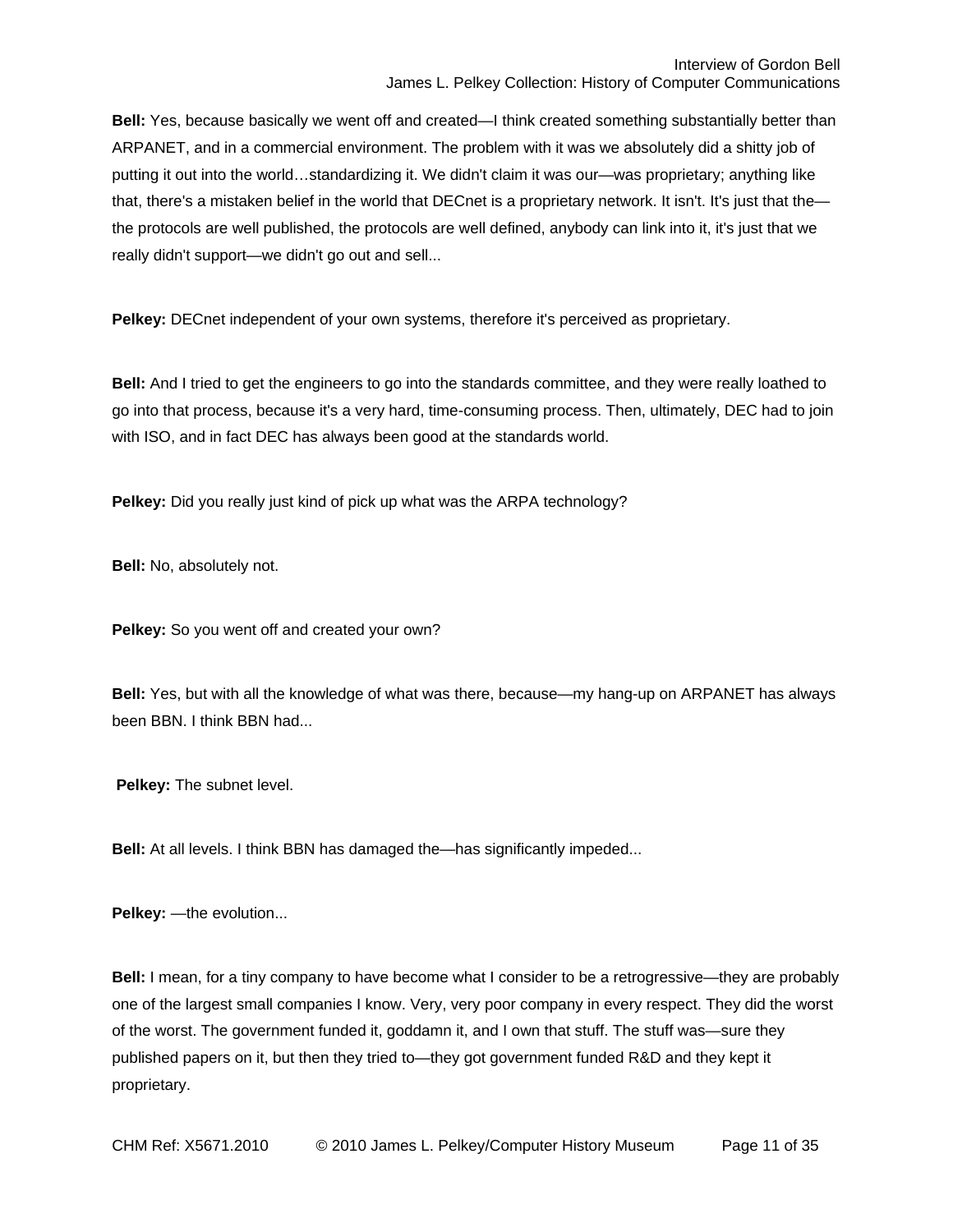Pelkey: Yes, I've talked to a number of people about that issue in '73, when other people wanted to build these ARPANETs. They just refused to give the technology out to other companies.

**Bell:** I think that was—I think the government, compared to giving everybody cars, which the government is doing now or something, I think that was a form of illegality that shouldn't have been allowed. Particularly that the protocols—fine, they can have the code or any of those kinds of things, but goddamn it, that stuff should have been standard.

**Pelkey:** Now, there were two issues. There was the BBN 1822, which defined the interface to the subnet between the host and the IMP...

**Bell:** Yes, but that had to be done. That's one of the things I had worked on...

**Pelkey:** The host to IMP?

**Bell:** Yes, to make that a clean interface, but Jesus, this other part...

**Pelkey:** Yes, the subnet stuff. It's really unfortunate.

**Bell:** Now, when DEC picked up on DECnet, in '72, you had this embryonic host-to-IMP protocol that came out of the Network Working Group and so on, but it wasn't until Cerf came out here to Stanford and you really started to build up TCP. That happened in parallel with DECnet. DEC built its own layered protocols.

**Pelkey:** Was there any communications between the stuff that was happening in ARPA—TCP, Cerf...

**Bell:** You better ask Stu. I think the community was small enough, at that point, that we were aware of it, because I used to be very adamant about coupling into the research community, so I think Stu was totally aware of this stuff.

**Pelkey:** Did DEC, during this period of time, ever sell board-level interface to/from the PDP machines to an IMP?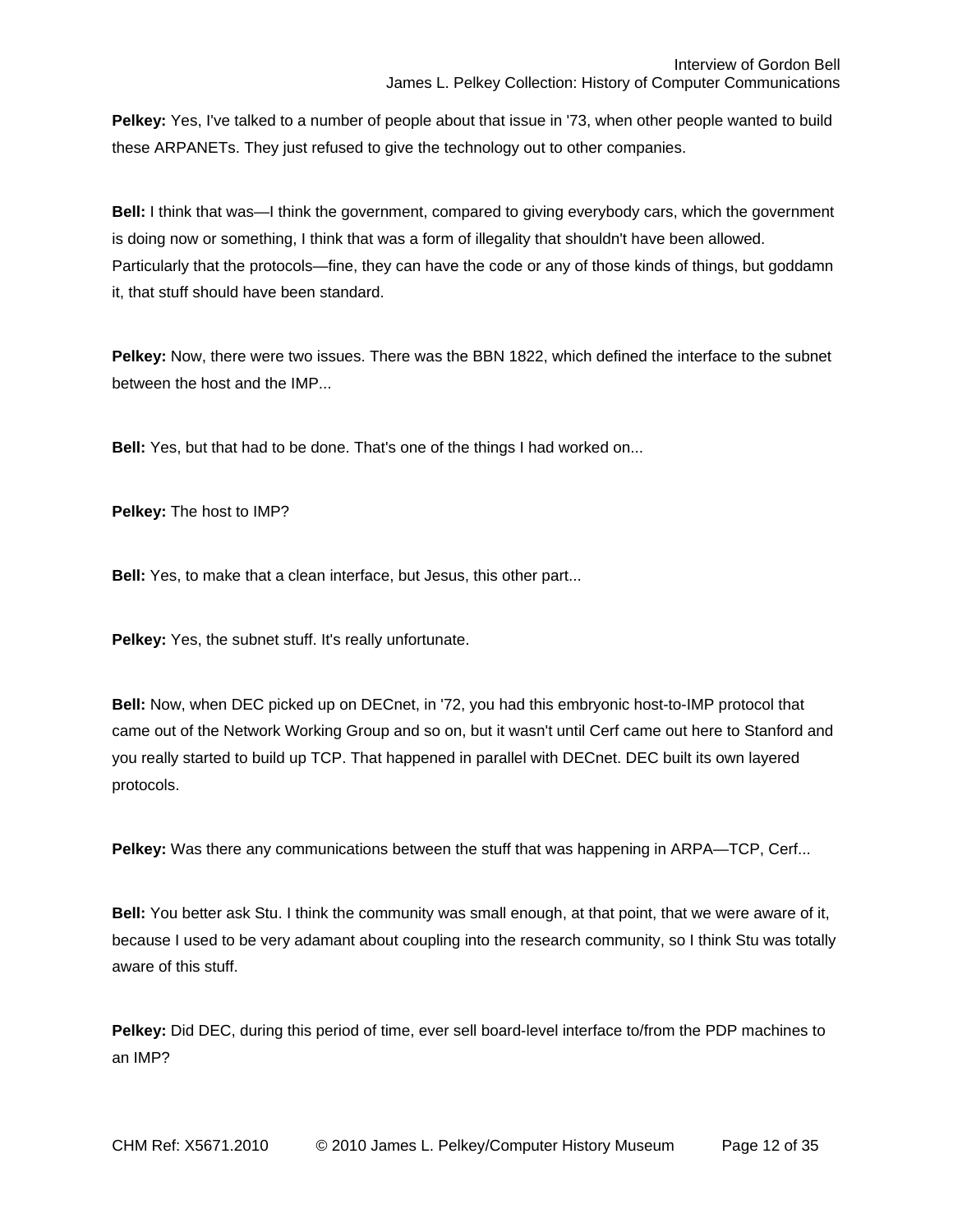**Bell:** Sure, because, if you look at the original ARPANET, the main thing they had on them was PDP-10s.

**Pelkey:** So was that a product in your price list?

**Bell:** I think that was a product in the price list.

**Pelkey:** Now, local area networking, the issue of Ethernet?

**Bell:** By the way, I had a student who also did a ring, and I'm trying to think of when he did it. His name is Peter Cook, by the way, and he's at IBM research, and you can find out when his thesis came out. I forget when his thesis came out. It would have been around 1970.

**Pelkey:** Really? Where did the concept of the ring technology come from? Do you recall?

**Bell:** He and/or IBM, and we really...

**Pelkey:** It wasn't IBM.

**Bell:** Okay.

**Pelkey:** I shouldn't say that, because IBM had this front-end processor, communications processor, which was really a ring technology.

**Bell:** Oh, no, this within research. He's always been in research. A lot of it—he and I invented a whole ring, a whole collection of ring...

**Pelkey:** What prompted you to do that?

**Bell:** He was a PhD student of mine at Carnegie—in a funny way, we worked on a lot of stuff. Let's see, virtually all of it's coming into being now.

**Pelkey:** A lot of people make that comment about you.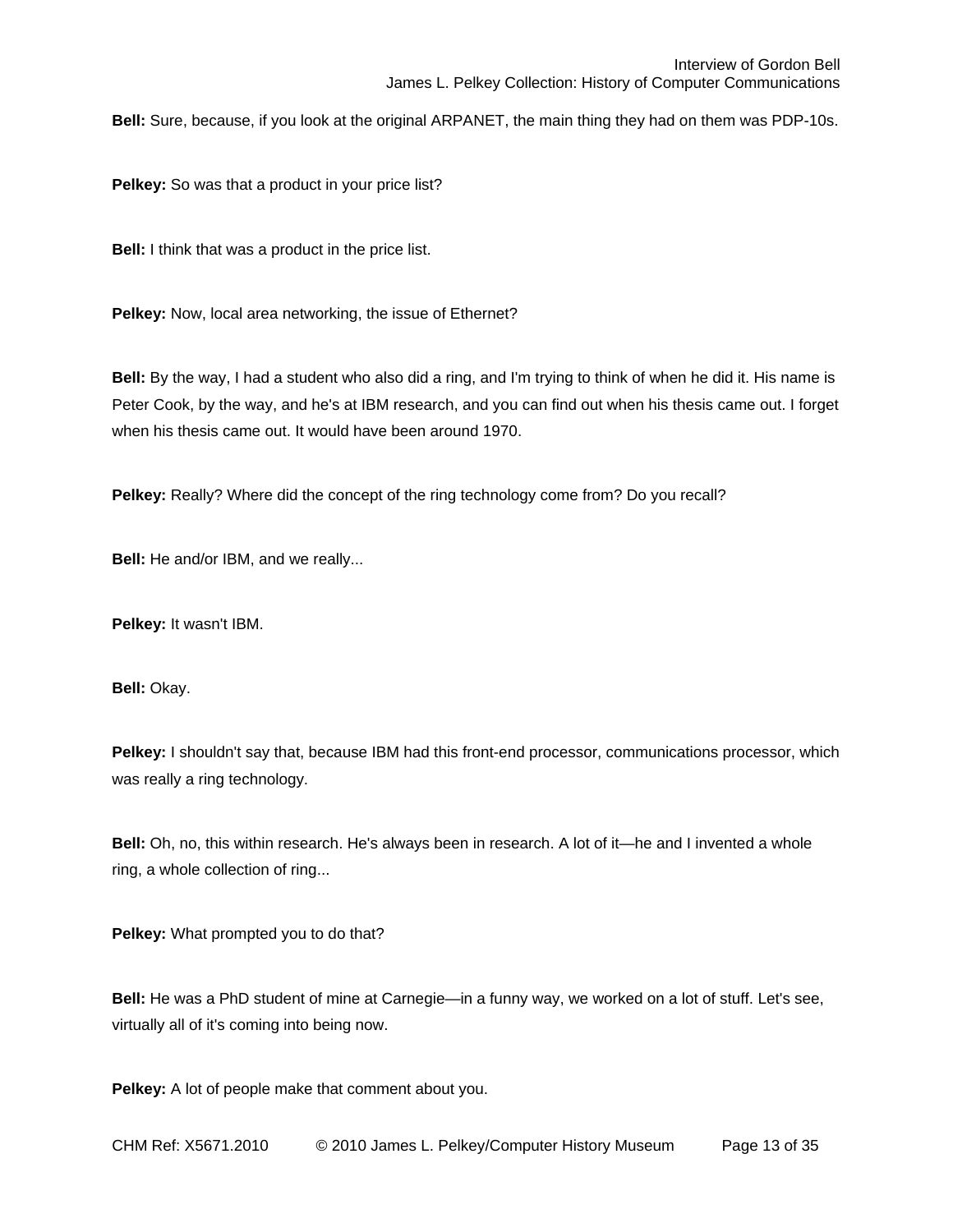**Bell:** At the time—I don't mind working in any space. For example, one of the wildest things that—a student started working on it. It wasn't my idea, but he appealed to me, and he was a bright guy, and I had a lot of fun with him on it; the whole notion of programmable logic array—not PLAs—I mean Xilinx there are two or three little companies now doing it, this programmable logic where you can vary the program. Essentially you use a cell to control the wiring of all this stuff, and I thought "Oh, shit, this thing will never go anywhere—"

**Pelkey:** Go anywhere.

**Bell:** What would you ever do with it? I just found it incredibly fascinating, so we went off and he wrote a literal thesis on it. We dreamed—in research, Maurice Wilkes pointed out to me once—what you do is that you pick some mythical point in the future where you make a dream of "What if this thing didn't cost anything," and then you go off and predicate a whole world on these conditions, and then if you pick the right conditions, like the PARC [Palo Alto Research Center]: "What if computers didn't cost anything?" God, everyone would have one. Everyone would connect their computer right to the tube. Well, in 1971, that was not—or when PARC started in '72, that was not a condition, and you just couldn't imagine that why would you ever do a research project on giving everybody their own computer, because when will that ever happen? Well, it didn't take a hell of a long time.

**Pelkey:** Where will I find Maurice Wilkes?

**Bell:** Maurice is now at—he's back in Cambridge. He's one of the fathers of computing.

**Pelkey:** Cambridge, England. Has he written anything?

**Bell:** Yes, he wrote the first book on programming. He built the first computer.

**Pelkey:** That mental concept of imagine—yesterday afternoon I was with Roger Needham and Bob Taylor.

**Bell:** Oh, by the way, Roger Needham...

**Pelkey:** Followed Maurice.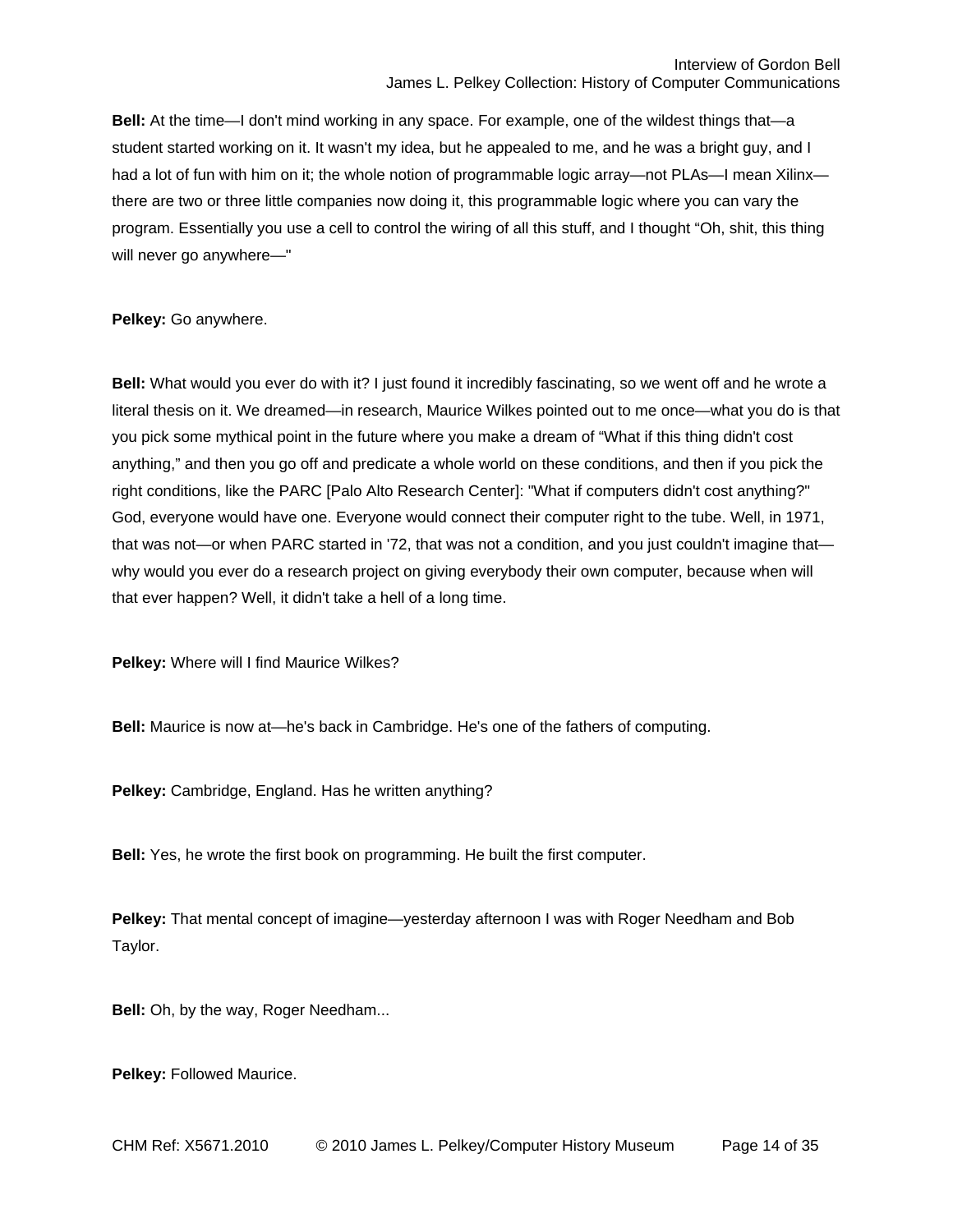**Bell:** Yes. He's his protégé.

**Pelkey:** His name came up yesterday, and I remember in one conversation, but no one was explicit as you just were. It was clear that that concept of imagining something had permeated their thought process, because the way they were talking about that, that was an implicit logic set they had. Let me take you forward to a point in time, and maybe you could back me back. My understanding is that in roughly February of 1979, that Robert Metcalfe became a consultant to DEC, and that there was...

**Bell:** Right. If you got—I hope in this thing that you get the whole, whole Ethernet story consistent and...

**Pelkey:** I hope I do, too. I'm going to do my damnedest.

**Bell:** Bob, to me, has probably got the best, and maybe only set of—I hope he kept excruciatingly clear notes with dates on them. Did he? Do you know or not?

**Pelkey:** He was better at it than most people have been. Some people have just been miserable about keeping anything, dates and so on, but Bob was good. We spent six hours one night together.

**Bell:** Okay, the only way...

**Pelkey:** There are certain things he can not document? In other words, when he read the Norm Abramson article on ALOHAnet at Steve Crocker's apartment, he can't determine whether that was post-MIT and where that sat in terms of his thesis, because of the need to put more math into his thesis. Two of those things coming together, but he shared with me that his recollections was February '79, there was a very important meeting that the two of you had, which I want to come to and dwell on it for a moment, but between February '79 and where we were just in terms of how you started DECnetin 1972, was there anything you were doing at DEC at this point in time in communications other than DECnet? Was local area networking starting to become an issue?

**Bell:** Oh, yes, we had local area network experiments going on. I think we had three of them going. I think we had a ring. I'm not sure that we had a CSMA/CD [Carrier sense multiple access with collision detection] going. I don't remember—the trouble is I have wonderful notes on all this stuff. They are all at DEC. All of my papers are locked up in big boxes. I would like them all back. I haven't approached DEC recently for that, but we had all this network. We had networks going, and the reason was—it was needed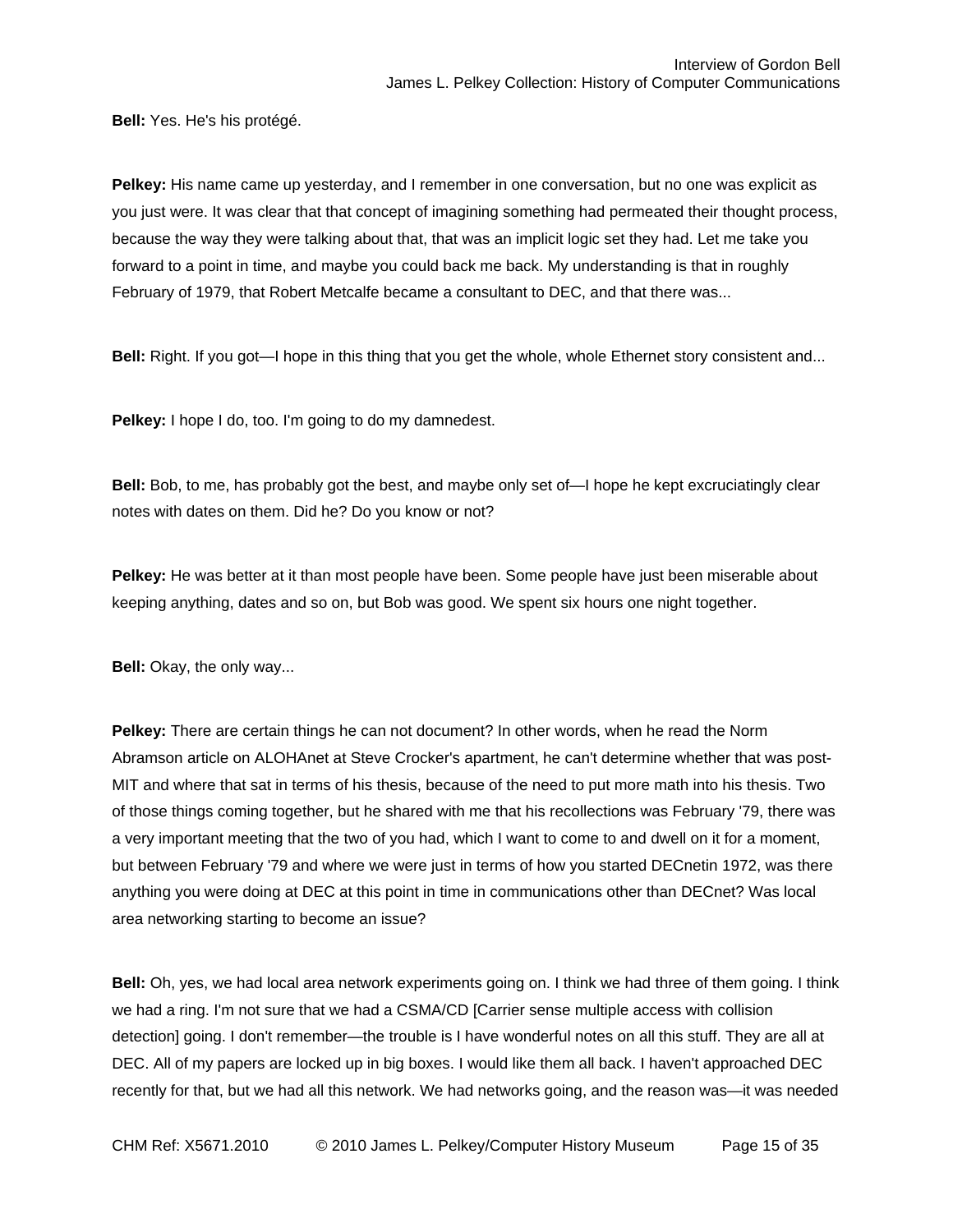for the architecture of the machine we were building. This was in the History of Personal Workstations Conference. I'll get you the one that's in here [sorting through some papers]—this paper was in a sense they asked me to keynote this thing, the History of the Personal Workstation in terms of what they were and thoughts about them, and it gets into how computers form, and a model I had of where the world was going based on memory pricing and evolution. What I thought of, in 1975, I have a paper that I wrote in '75 that really talked about the notion of hierarchy of computers, that was roughly equivalent to organizational—not organizational hierarchy, but it's like an organizational hierarchy; mainframes are now regional computers that communicate, large machines that are facility oriented; minis that are department/group project oriented—now kind of another machine that's forming right now are machines like that—project. It's around, you just put that in there as another member of the team; and then personal machines, and then you're getting into sub-personal machines.

**Pelkey:** This is 1975 you put your comments forth?

**Bell:** Yes, I put the thesis forth that there was a three-level hierarchy.

**Pelkey:** Had that thesis been evidenced anywhere else?

**Bell:** No, never been evidenced before. This whole theory of computer evolution I think I—I believe I totally invented. It certainly was well documented by this book. This was DEC's 20th anniversary book, and this came out in 1978. You probably ought to get it, Computer Engineering, because a lot of the points of view of technology change are expressed in that.

**Pelkey:** Who is the publisher?

**Bell:** Digital Press. I'm sorry I don't have another copy. Anyway, later on, Dave Nelson, who's now at Apollo, used to be at DEC, had refined a lot of these ideas, but he had basically credited me with the origin of them, so he, at the time—I used to say about machines: "You buy them by the pound," which you still do, and that they form these tiers, organizational tiers. But this notion of a three-level hierarchy and what they do, that was all wound up in here. In December '78, here's the notion of a LAN. I made this diagram the night before I went to the board of directors to get approval on the VAX strategy. Now, VAX came out—VAX Project started April 1st, 1975, and it was relatively well documented, what its goals were—a factor of a thousand in performance, a factor of a thousand in price—and didn't say a lot more about it at that time because I didn't want to frighten everybody. When we built the first 780—the 780 was introduced, came out in early '78—and it was sort of an immediate success. At that point—and then two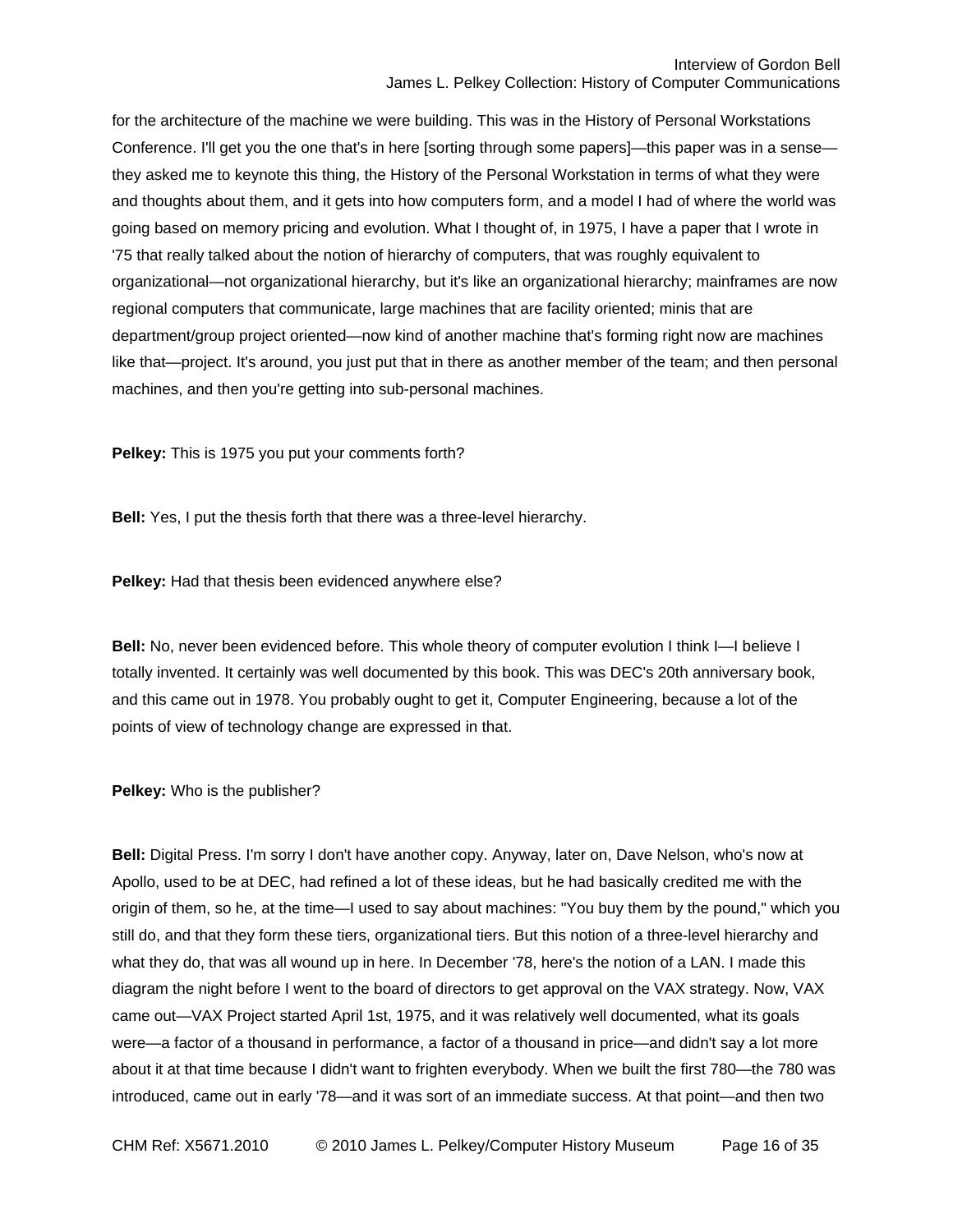other machines were in the womb at that time, the 730 and 750, so we could sort of expand the size base. I went to Japan that summer, and then I went on a three week trip to Tahiti, and at that point I said "We're going to get rid of all the other DEC machines, and go build a new architecture according to a hierarchical model, so that we will have computing across this total range of collected—" in fact it had the three level model, really—I said "A, I don't believe in mainframes, because I believe that if you want mainframe capability you're better off having a high speed LAN.

**Pelkey:** Do me a favor, use my book for the drawings.

**Bell:** So essentially we were going to have high speed LANs for mainframes. By the way, this project was underway, and this we would call a VAX cluster. One goal was to go against Tandem on it, but the other one was, in fact, against IBM for size. Tandem really was for fault tolerance, but the issue against IBM was size, because I know the cost to build high performance machines goes up radically with the power of the machine. Anyway, we had a bunch of VAX in here, then we also had built another gadget which was a disk server, and that was as big as we were going to get. Then we had our tradition, our old friend the mini here, with VAX, and this was the central facility. This was the department/group level. We were trying like crazy to get down to the personal level, and then you could also have a lab assistant level and stuff like that. That was the model, that's the way the whole thing had been written up, and this was—'78 was the approval by the board of the VAX strategy.

**Pelkey:** So implicit to this was communications strategy.

**Bell:** Yes. It was total—people say "What was the enabling capability," and it was "DECnet/LANs and VAX and the fact that we could see how to get down to the personal level here." The night before the board, I drew this drawing to sort of ratify what it was, and I put these together, and I hadn't solved this problem yet. In fact, we were looking at a bunch of different solutions here for lower speed com links to get down working at this. It was exactly that figure, because it came right off my slide. This was 64 kilobits. Well, this high-speed was one to ten megabits that we were communicating at up here.

**Pelkey:** At the mini level. You had experiments; not only DECnet, but you also had some experiments playing around with...

**Bell:** We had a 422 contention based thing going. We had a ring going.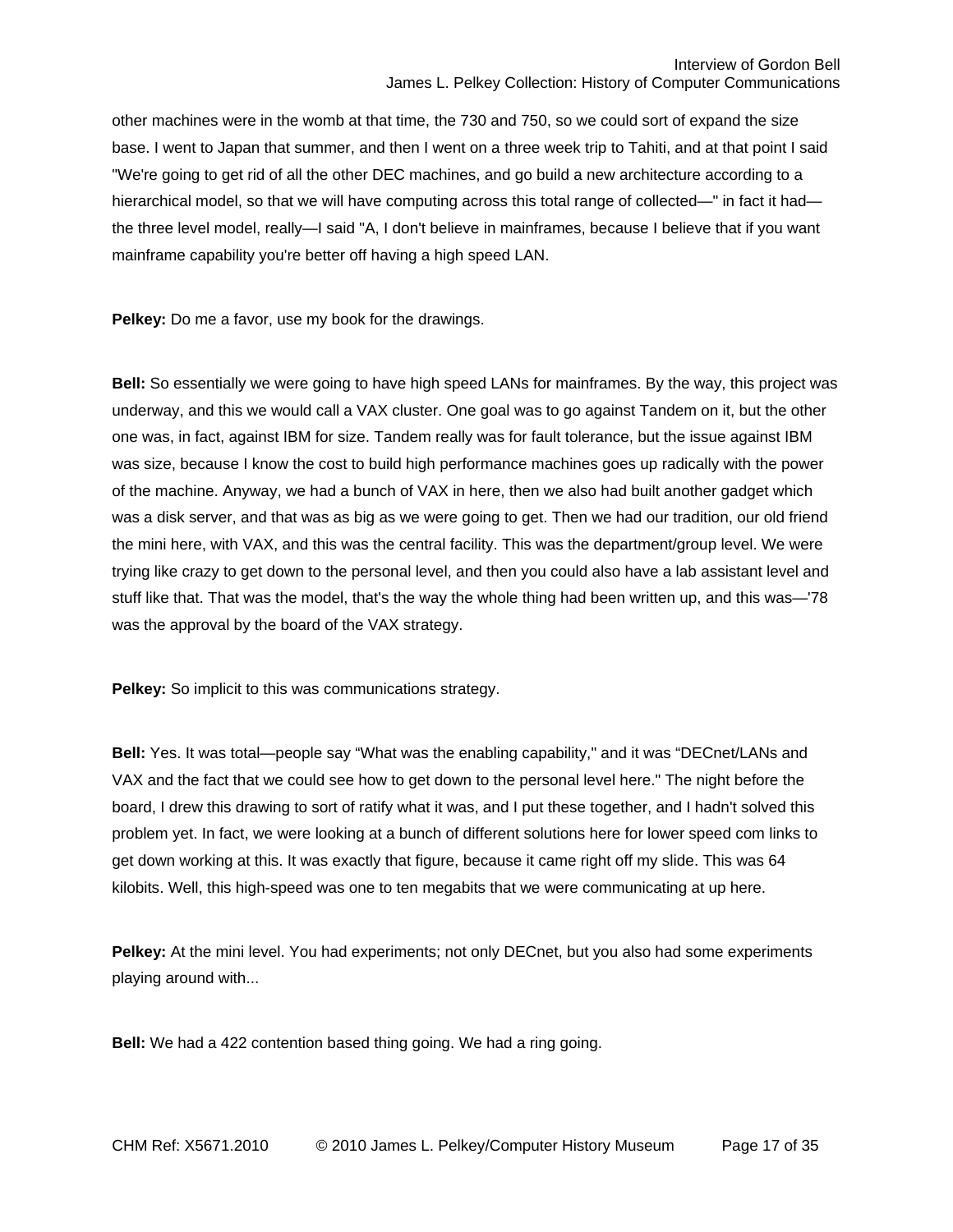Pelkey: At this point in time, Data General had some kind of a networking sort of thing that was kind of extended bus—Prime was doing something.

**Bell:** Prime had a ring after that. That was after that. See, these were all going prior to—the network was going prior to this.

**Pelkey:** Right, your experiments about networking.

**Bell:** Yes, and I was looking for a network, a physical network—DECnet was the protocol. We had a world of experience knowing how to connect computers logically with all of our software. We didn't have any damned good physical thing. I didn't want to go off and make the *<inaudible>* thing. I used to draw it as a—the usual thing, like that. In fact, ultimately when we did it, I used to draw it as a cloud here, and you had the hierarchy talking to the cloud. We were all...

**Pelkey:** You were ready and wanted it.

**Bell:** Shit, I was—I didn't know what the hell I was going to do here, because we were in the throes of deciding between—I had never met with the guy from Sweden about the ring.

**Pelkey:** [Olof] Söderblom.

**Bell:** There was the ring cloud. The ring looked good to me, but there was only *<inaudible>*, didn't know how to deal with it...

**Pelkey:** Were you aware of [Dave] Farber's work at UC Irvine?

**Bell:** Oh, yes, we knew all of the stuff that was going on.

**Pelkey:** Had you visited PARC?

**Bell:** I'm not sure I visited it at the time or not. I certainly knew all of what they were doing. Whether I had seen an Alto on an Ethernet or not, I probably had. I had visited PARC at various times during the '70s. In fact, Wes and I came out one time just as PARC was forming; talked to George Pake and Bob Taylor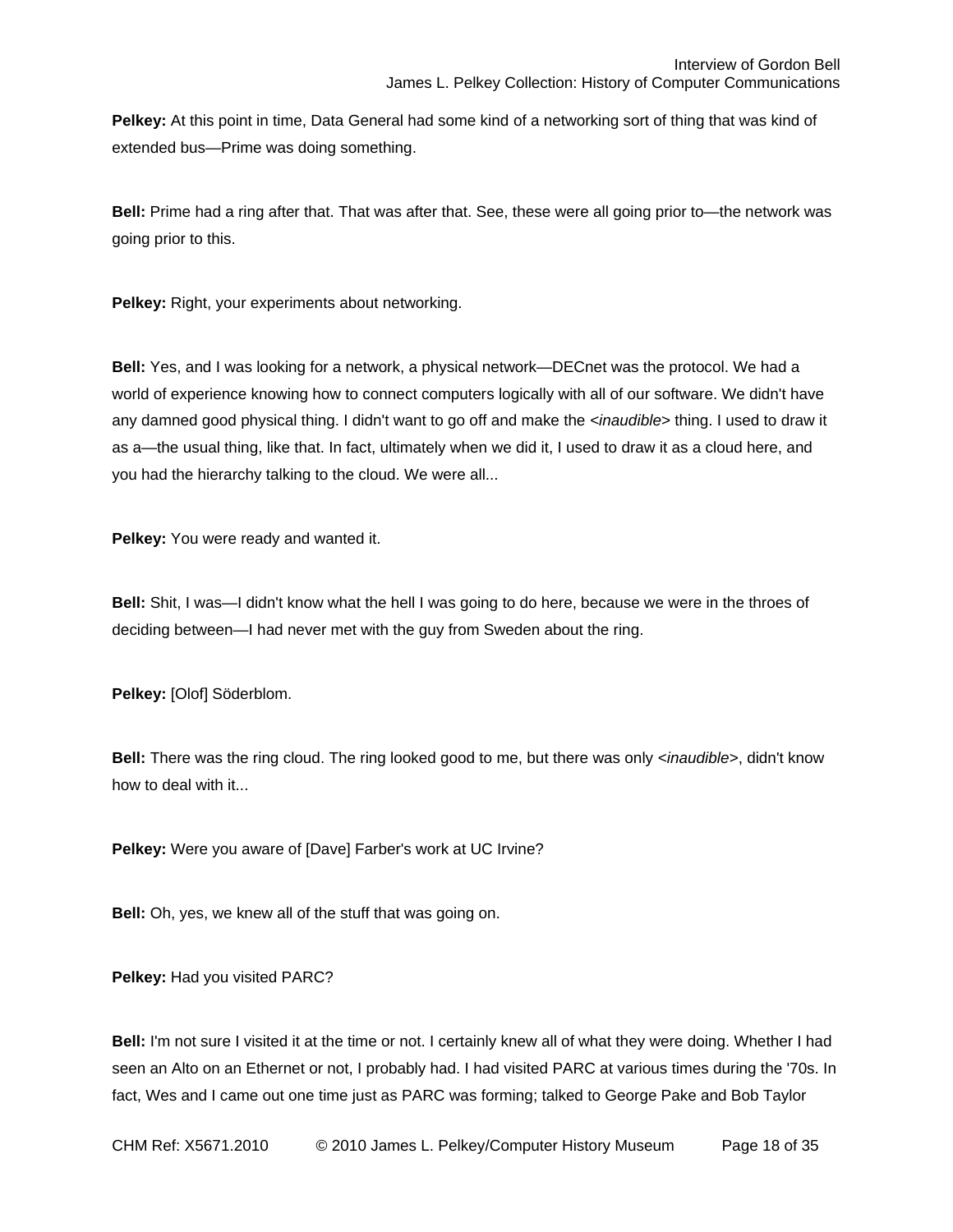about what they should be doing in hardware. This whole thing of building—well, they built the PDP-10. The notion of what the LAN was—we knew that it was a LAN. I don't know whether we called it a LAN or not, I think we were. We had kind of adopted the model. The only difference in the model we had was, from DEC's point of view, was that the world was going to evolve [sorting through some papers]. Here's this notion of evolution; that you start with a system here. "Here's our model of computation from '65 to '85," I said. Here's the model, '78 to '85, where you've got this thing, and now you've got it and you don't have enough capability, and you're linking it in. We were going through that. Then, here's the other model of the world, of you fully distribute the thing.

**Pelkey:** Post '85...

**Bell:** Yes. This is—in reality, we're not here at all, but these were the models...

**Pelkey:** That mental set was driving the world, although we're not there.

**Bell:** Yes, and this was what I had—these were the diagrams that we were using internally to say "Here's what it is. Here's the current state, and we're heading to that. Now, how do you get there?" It was all a LAN-based thing. Of course, now, I'm involved in the campus oriented nets, and fast what I call "GLANs," global local area nets, but we're a long way from that. So these were...

**Pelkey:** So that was '78...

**Bell:** We had to have it, and we would have invented our own. We had two or three different schemes, and I was just turning to that problem when Bob walks in the door, and says "Would you be interested in a collaborative effort with—" No, wait. He came in; there was a consulting activity going on for a while.

**Pelkey:** So he came to you just to do consulting.

**Bell:** Yes.

**Pelkey:** With Sam Fuller.

**Bell:** Sam brought him in, or...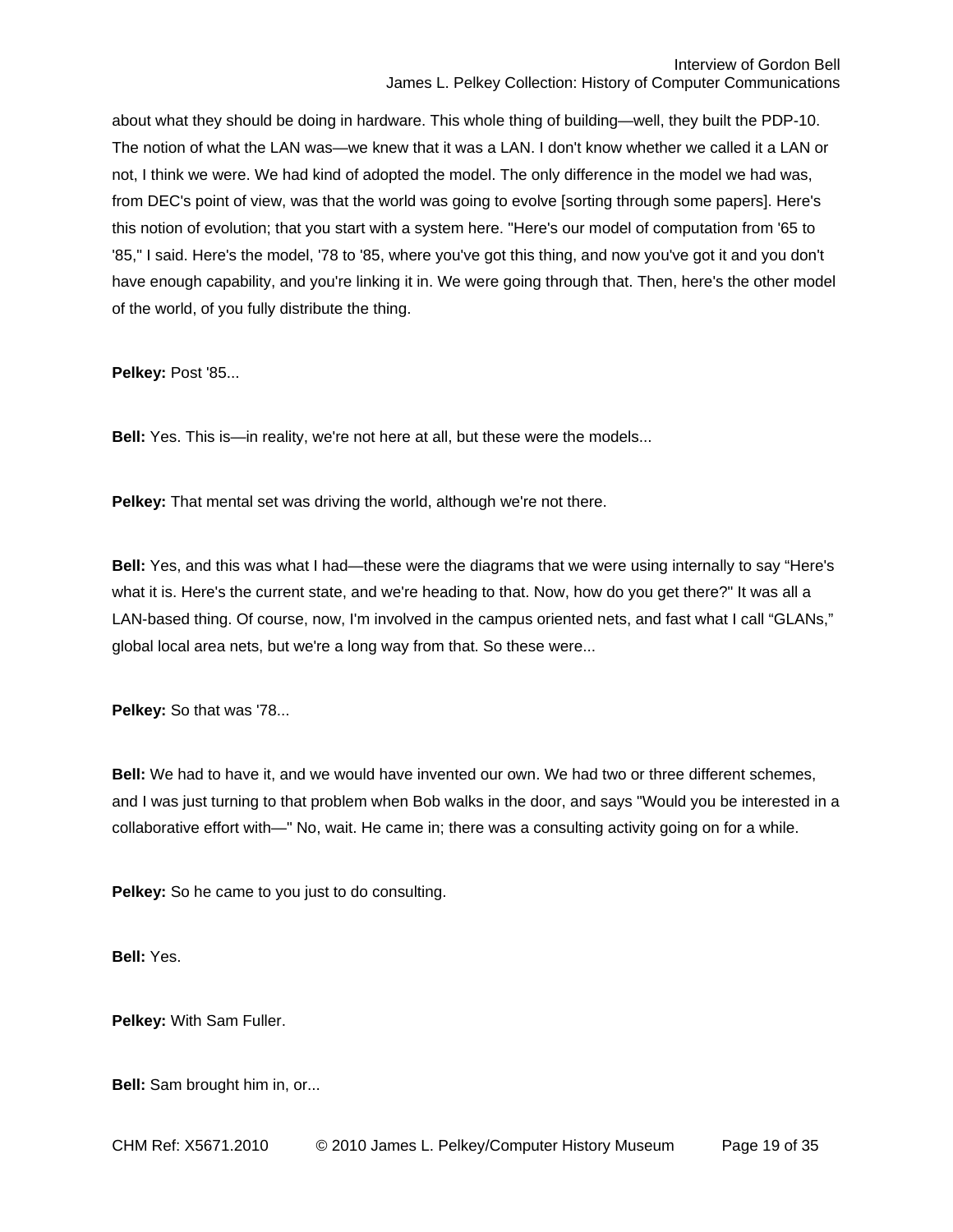**Pelkey:** But he was prohibited from doing anything with Ethernet by the nature of his contract.

**Bell:** I didn't know that.

**Pelkey:** He couldn't consult to DEC on Ethernet.

**Bell:** Okay. In terms of realistically, my memory about what happened on all of that is very foggy, without any notes or documents or stuff like that.

**Pelkey:** Do you recall, was it you or was it Bob who proposed sending a letter to Xerox to see if they—"if we could work together." Bob remembers there was a meeting in which you asked him to write the draft letter. He doesn't remember whether it was he saying to you "Why don't you go to DEC?"

**Bell:** Believe me, it could have been either of us because my interest in that whole thing was that technology…

## TAPE SIDE ENDS

**Bell:** ….You probably ought to go to Sam and see if you can get—How did it happen? I don't know. I know my interest in Bob. The thing I am pretty strong on was my interest in Bob was to solve the local area—Why he was there was to solve a local area network problem.

**Pelkey:** Do you remember asking him to draft this letter?

**Bell:** It could have happened. I really don't know.

**Pelkey:** You were pretty familiar with Bob's work, right?

**Bell:** Oh, yes, sure.

**Pelkey:** You had to review an article he submitted for the IEEE.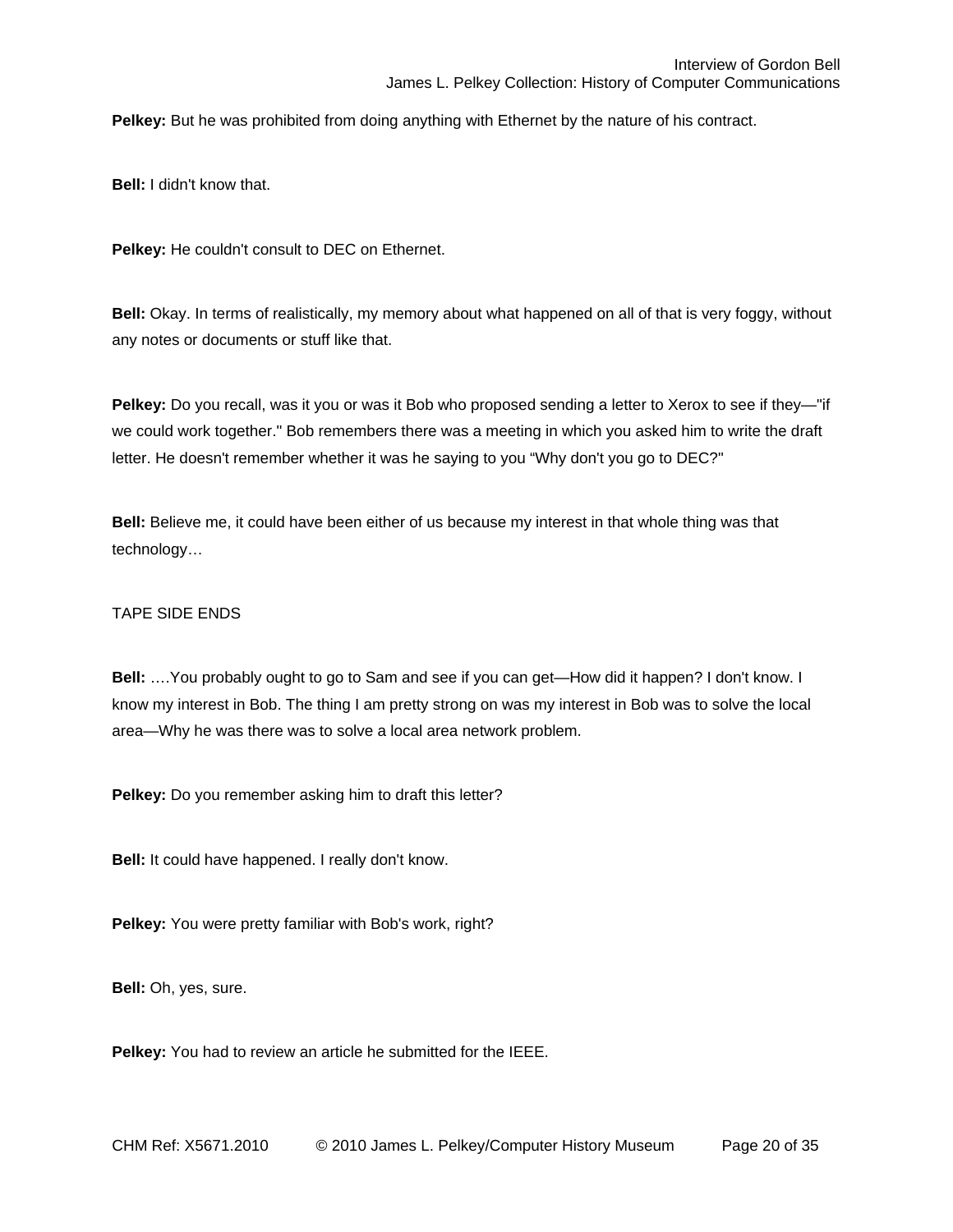**Bell:** At that time, there's the famous Carnegie paper on workstations. Let's see if that's in here <*leafing through papers*>. No, it isn't here. Basically, the Carnegie paper on workstations was, I think, in '78 or early '79. Basically, it said timesharing is dead. The world's going to this workstation environment.

**Pelkey:** This is in '78, '79?

**Bell:** That's the famous 3M machine; one MIP, one MIXL and...

**Pelkey:** Do you know where I could get a copy of that paper? Could I contact Carnegie-Mellon?

**Bell:** Sure. One guy you could call is either Raj Reddy...

**Pelkey:** Do you know Margaret Serbo. Margaret *<inaudible>* got the *<inaudible>* paper.

**Bell:** Oh, he's writing...

**Pelkey:** On LANs, some stuff on LANs. So anyway, there was this meeting with Bob, and his recollection was that a letter was then sent to Xerox, to three people within Xerox: [David] Liddle, and Campbell and...

**Bell:** To get the thing started? Fine.

**Pelkey:** But then you got cold feet concerning legal issues; anti-trust, you largely thought you couldn't do anything...

**Bell:** No.

**Pelkey:** Help me understand.

**Bell:** Lawyers and all that shit never bother me. I don't ever worry about that. That I can guarantee you. I never get cold feet on deals, so that's not—Xerox might have gotten cold feet on deals.

**Pelkey:** Tell me from February, this letter, what can you recollect?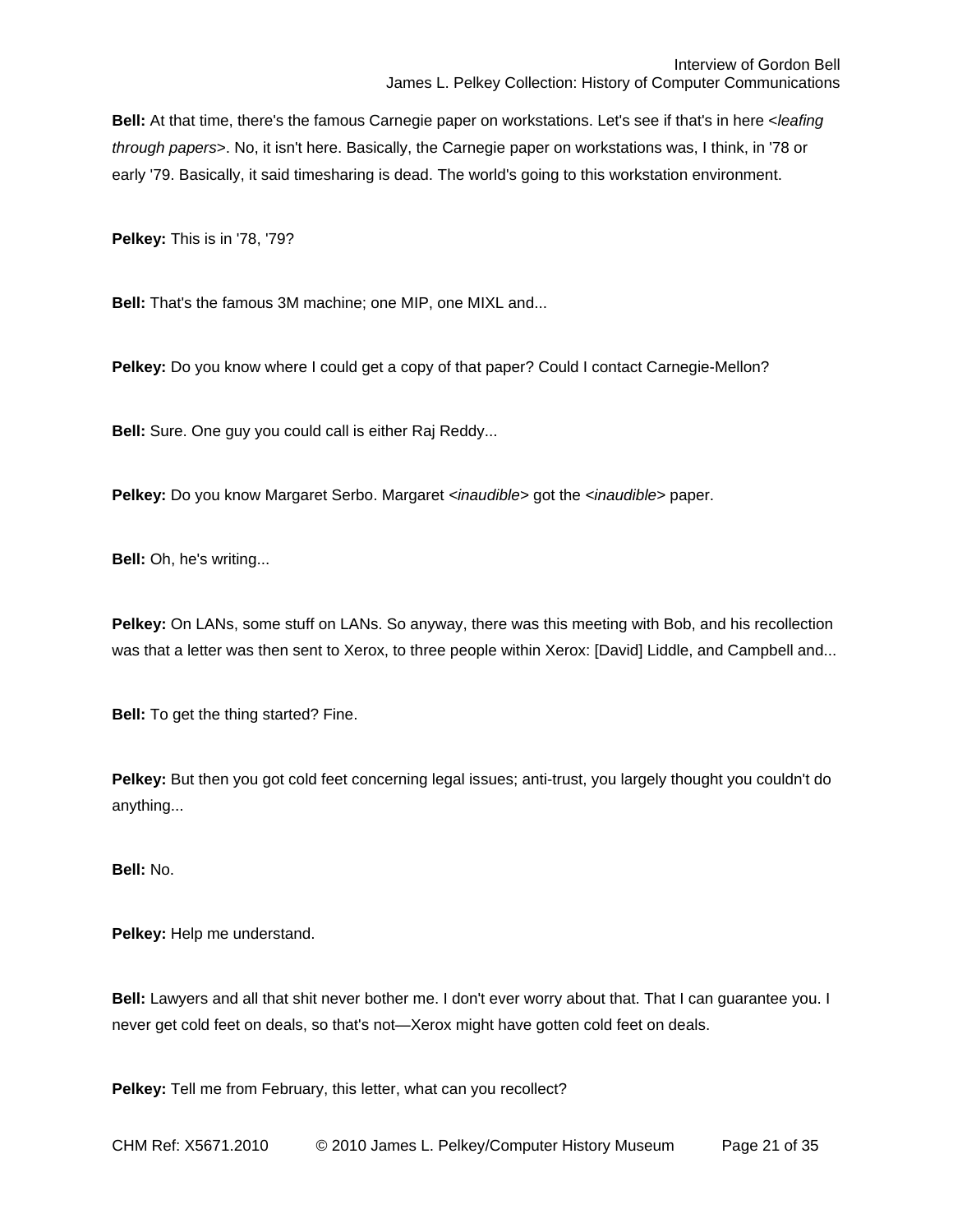**Bell:** The only thing I can recollect for sure—I can recollect them as two events. We had a meeting in a room at DEC.

**Pelkey:** Who was there?

**Bell:** Liddle was there. I'm pretty sure Metcalfe was there.

**Pelkey:** And when was this?

**Bell:** It was between DEC and Xerox.

### **Pelkey:** When?

**Bell:** No idea. It was in a room in Parker Street. Parker Street was a prison-like building, a big concrete building in the corner. We were sitting there, and I came into the meeting. They had met all day, and I said "Okay, where are you guys on this thing?" They said something like "Well, we'd really like to do something, but it isn't clear—" I said "How do we get it going. How do we get this goddamned thing going?" I don't know if I said exactly those words, but I know that I would have said that, given the following action that occurs. They said "Well, you know, you'd better write a letter to so and so." I said "This thing isn't moving fast enough. Tell me what the letter should say and, furthermore, we will write the letter right now." So I went next door to a word processing system, and I think it was Liddle and X, we composed a letter right then. It's got to go to so and so at Xerox—I don't know who the hell it was at Xerox. I knew Xerox was a large company, you couldn't make decisions, all that shit, and I said "We want to do some kind of a joint venture to get a local area network that would be public, a network that would be used by both companies." I viewed Metcalfe as the behind-the-scenes oiler/greaser that made all of this happen. Then, the next action after that was—I can remember that.

**Pelkey:** Excuse me, who was there from DEC?

**Bell:** Potter wasn't involved yet. It was prior to getting that whole thing going. I think Dave Rodgers was probably involved. Dave was the guy who really drove it more than anybody. Dave Rodgers is now head of engineering at Sequent, so he will remember a lot too. He was in the communications group. Bernie Lacroute, head of the communications group. Bernie is CO at Sun. Now, the next event I remember after that was we wanted to get a semiconductor group involved. I said "Let's get Intel. They're good friends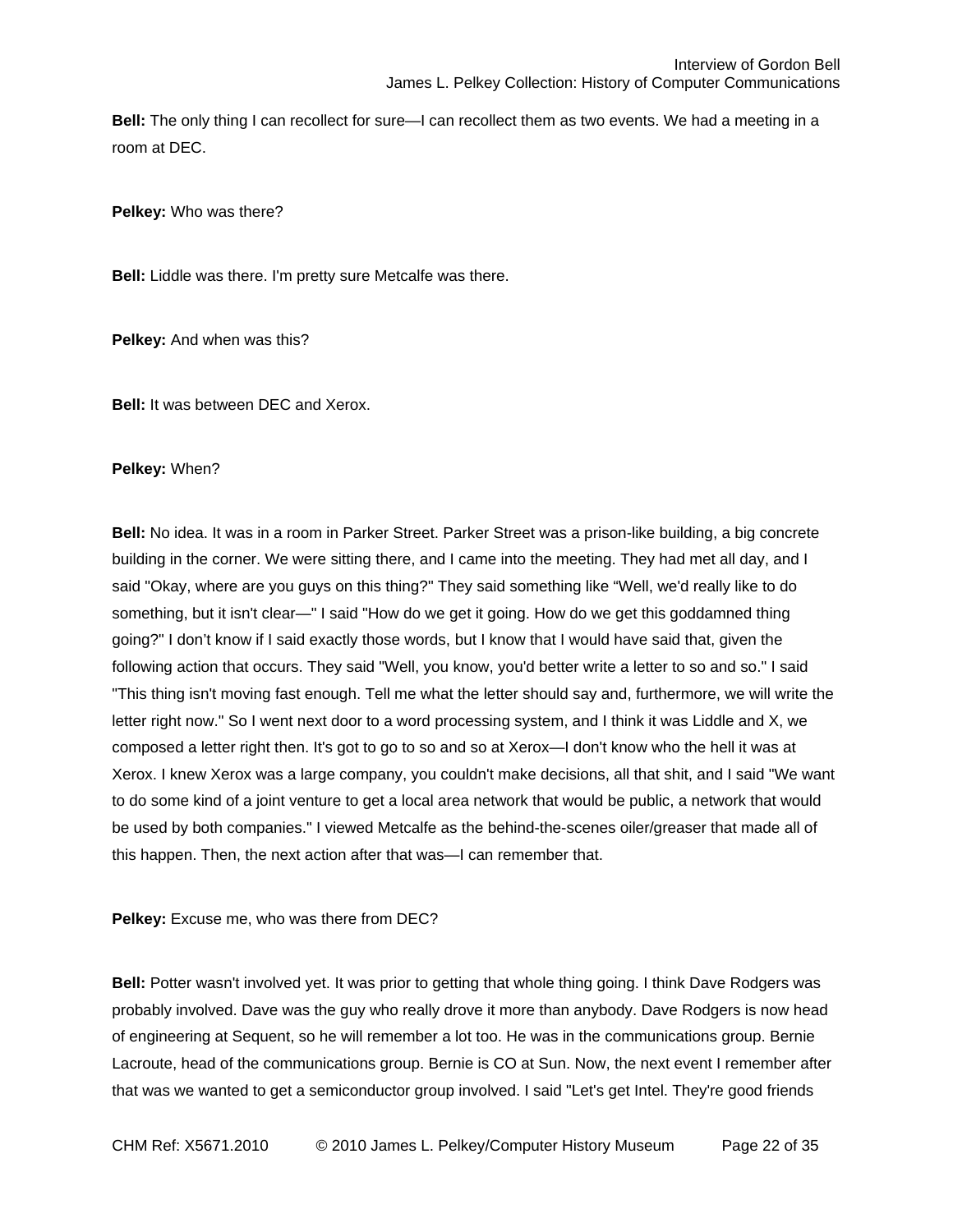and this is the kind of thing that needs high density, and they've got the best technology," so suddenly we had them involved.

**Pelkey:** Bob's view was that he went to NBS, and the guy at NBS says "Intel just came here with a 25 megahertz chip. They don't know what to do with it. Do you have any ideas?" He came back and proposed to you that there's this technology—does that make any sense?

**Bell:** Could be. Anyway, the next event that I remember with Intel, for whatever reason, was our meeting with Intel. We tried to arrange some meetings, and we couldn't get it together. I said "Hey, there's this new PicturePhone meeting service. Let's get together over that, because we don't got anything to say. We might as well not spend three days saying it to one another. Why doesn't everybody lay their cards on the table at that point and see if we can get an agreement." Basically, there were four or five people from DEC and some number from Intel. The guy I remember driving it from Intel was Kaufman, and he went to San Francisco, we went to Boston; had a meeting, basically, and said "Great. You're the guy who's going to do the chips." Later on DEC also went to AMD to get AMD to do a chip set, because we were dissatisfied with the Intel chip interface, because it didn't fit our model of computing...

**Pelkey:** Which became *<inaudible>*.

**Bell:** That, to me, was a tactical thing, and Intel got very pissed off at us. "We wanted a monopoly," and we said "Come on, you've got to open this thing up. The more who do it, the better for everybody." I remember all that. I remember the famous collection of road shows that we did. The road show that we did was between, again, DEC/Intel—I'll give you all the events, but unfortunately I can't give you any times. Another event was Ed Fredkin was starting Three Rivers, and they were building toward the Carnegie model of distributed machine. Three rivers was about to put their own network together; another CSMA/CD or some hokey thing. ICL had invested in them. Rob Wilmott, who was head of ICL—or Fredkin said "Why don't you get ICL? Then you can get the Europeans to agree. Rob can bring Olivetti, everybody else in," and I said fine. "We're going to get a hold of Rob Wilmott." He said "Why don't you call him right now?" I said "Okay, what's his phone number?" This was five o'clock Saturday evening, and I called him at his office, so it was about 11:00 o'clock. I don't know whether I had met Rob before or not. We basically said "Let's get together on this thing," and he said "Fine, I can bring in the Europeans. Let's get the agreement." Once the DIX [DEC/Intel/Xerox network) had been announced, IBM thereafter said "Don't do anything. We've got this great ring that's coming," and then all these things were coming out of the woodwork.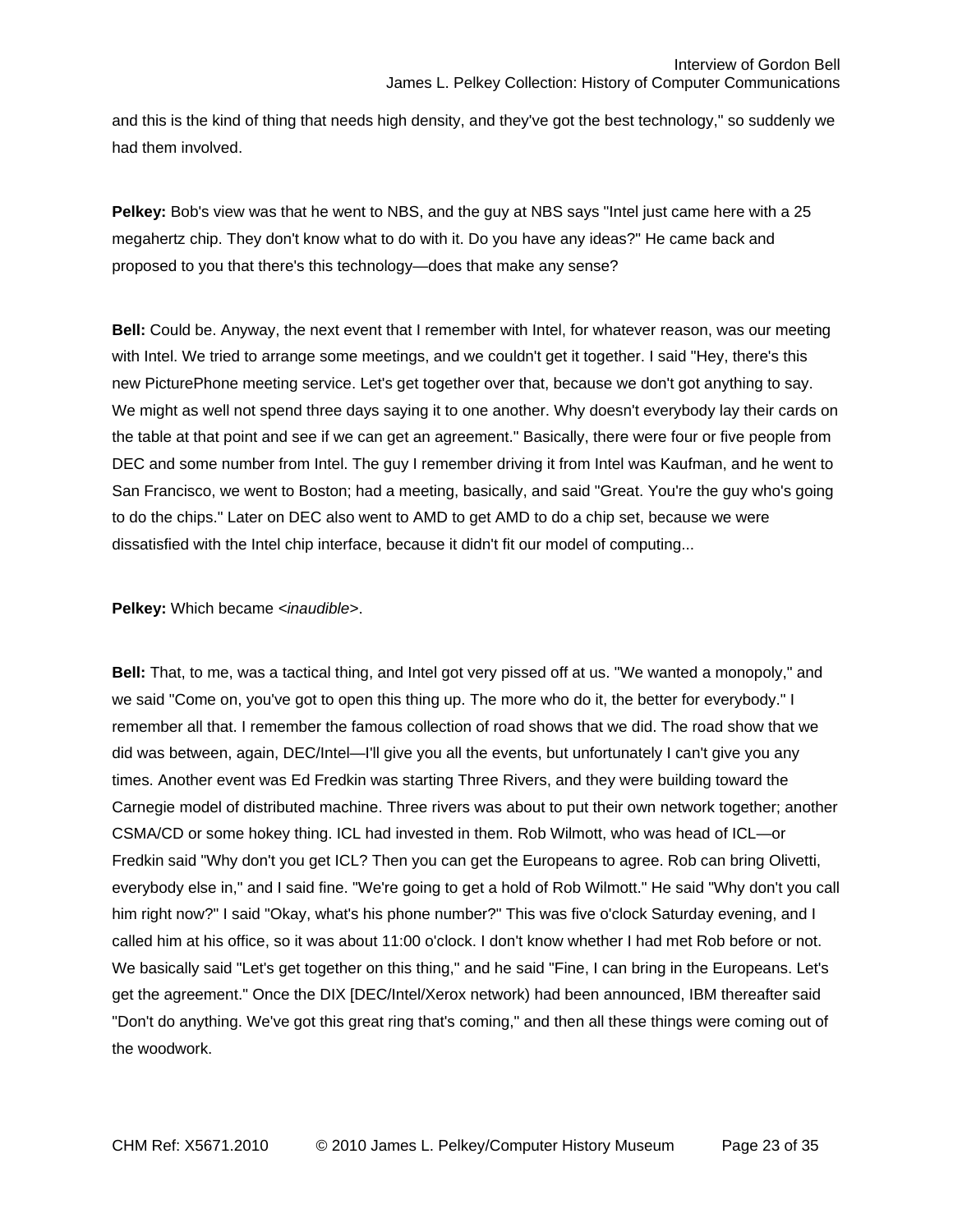**Pelkey:** Now, was this pre- or post-Blue Book?

**Bell:** This was right at the time of the Blue Book.

**Pelkey:** Was it spring when you announced that you were going to come out with the Blue Book or was it September of '80 when the Blue Book was...

**Bell:** It was pre-Blue Book.

**Pelkey:** Pre- announcement of Blue Book?

**Bell:** I don't know. It was pre-Blue Book in that there were still issues that we were addressing, and I got calls from a bunch of places wanting to be part of the design team. Intel was pressuring me. Intel sent Olivetti after me, and I talked to the head engineer at Olivetti, or somebody, and he said "We want to be part of that." I said "No way. We've got eight of the best people I know designing it now. Any more people will hurt it. We've got plenty of people inside of DEC that would like to be part of it. I'm sure Intel's got a lot of people. Xerox could probably drum up people. This thing is going so well. Let's not fuck it up. We've got a processor. We're going to submit it. You can comment once it's available. You can give your input to us or to Intel. I don't care where it comes in." So we buffered the input until there was a proposal, and then we went out with comment. HP had made some comments about the grounding that were important. I don't remember anything else about this at all.

**Pelkey:** You were talking about road shows.

**Bell:** Okay, the road shows. A lot of crap was coming out. Wang announced WangNet. [Bob] Noyce and I, and I think Liddle, gave a big press thing in New York, and then we did it later on in Europe, and I took the point of view that the main—we wanted Ethernet—Ethernet was critical for minis and mainframe kinds of interconnections, for two reasons. Computer to computer communications and for solving the wiring problem, the terminal wiring problem, with concentrators. So DEC was building the concentrator, which we did. We built one and then—actually, when I went to Encore, first thing we did was build a super concentrator. <*Leafing through papers*> This is how we predicated our machine which was lots of concentrators to get rid of the wiring problem, and gateways. So, I saw Ethernet—this is why I wanted Ethernet. Sure, I believed the Sun environment, but I wasn't building a workstation then so I didn't give a shit whether it did that or not. I knew what it was for. My friends at Encore, they OEM'd these to Gould and a bunch of others guys. This is the best concentrator. If Encore could ever market anything,

CHM Ref: X5671.2010 © 2010 James L. Pelkey/Computer History Museum Page 24 of 35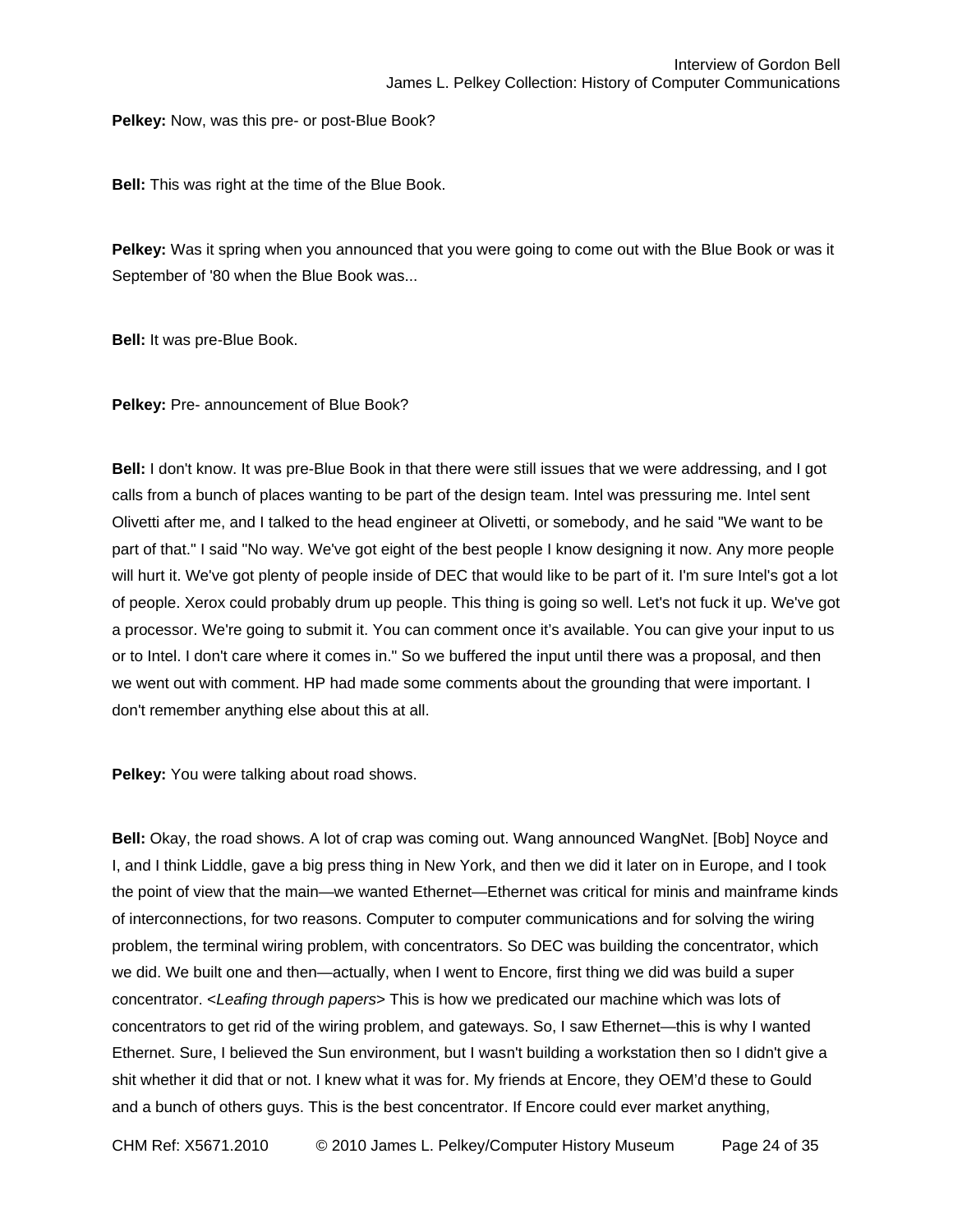everybody should be using their—Annex is the best concentrator in the business. Unfortunately, nobody knows about it. Anyway, on those road shows, my story was that it was fundamentally, Ethernet—in fact, I called it Unibus—Ethernet is the Unibus of the '80s.

**Pelkey:** This was a critical and important event then.

**Bell:** In fact, I think I used this here in the road shows. <*Leafing*> The diagram I used was in here. Here's the diagram I used in the road shows. Here's Unibus. You made a single computer out of that, and now what we're doing was simply doing all of that.

**Pelkey:** This was an important event in terms of...

**Bell:** One other comment on the road shows. I remember, particularly the road shows with these idiots from—I don't remember which idiot it was, but it was from Business Week. Make sure this doesn't end up in the book, because it may disclose how I feel about some reporters.

**Pelkey:** Anybody who had been on the other side of the fence knows how we all feel about reporters.

**Bell:** Anyway, this lady was going "Okay, what about broadband versus baseband?" That's the big issue, and I said "Oh, fuck. This is ridiculous. You don't understand. In principal, you could do that." In fact, she prompted a wonderful analogy. I said "Yes, we could take and make one pipe and carry water, gas, and sewage. Think of the economics of laying the pipe. It's just a problem of sorting it out."

**Pelkey:** That was mean. She didn't respond with "That's a good idea."

**Bell:** I said "You've got all these installed bases. Does it carry telephony? No. All the theory of all these mixed communications, do you have a cable TV that…" Hey, first, cable doesn't carry any voice now. Oh Jesus, terrible. We've got all of the installed stuff. I don't see how this sorts out, but certainly I know that these current networks are not capable of—we certainly don't know how to use them right now for that, economically, and we don't really want to spend the money when we don't know what to do with it. We don't want to force our users to install complex broadband nets if you just want to connect a few machines together. So Ethernet was carrying a large...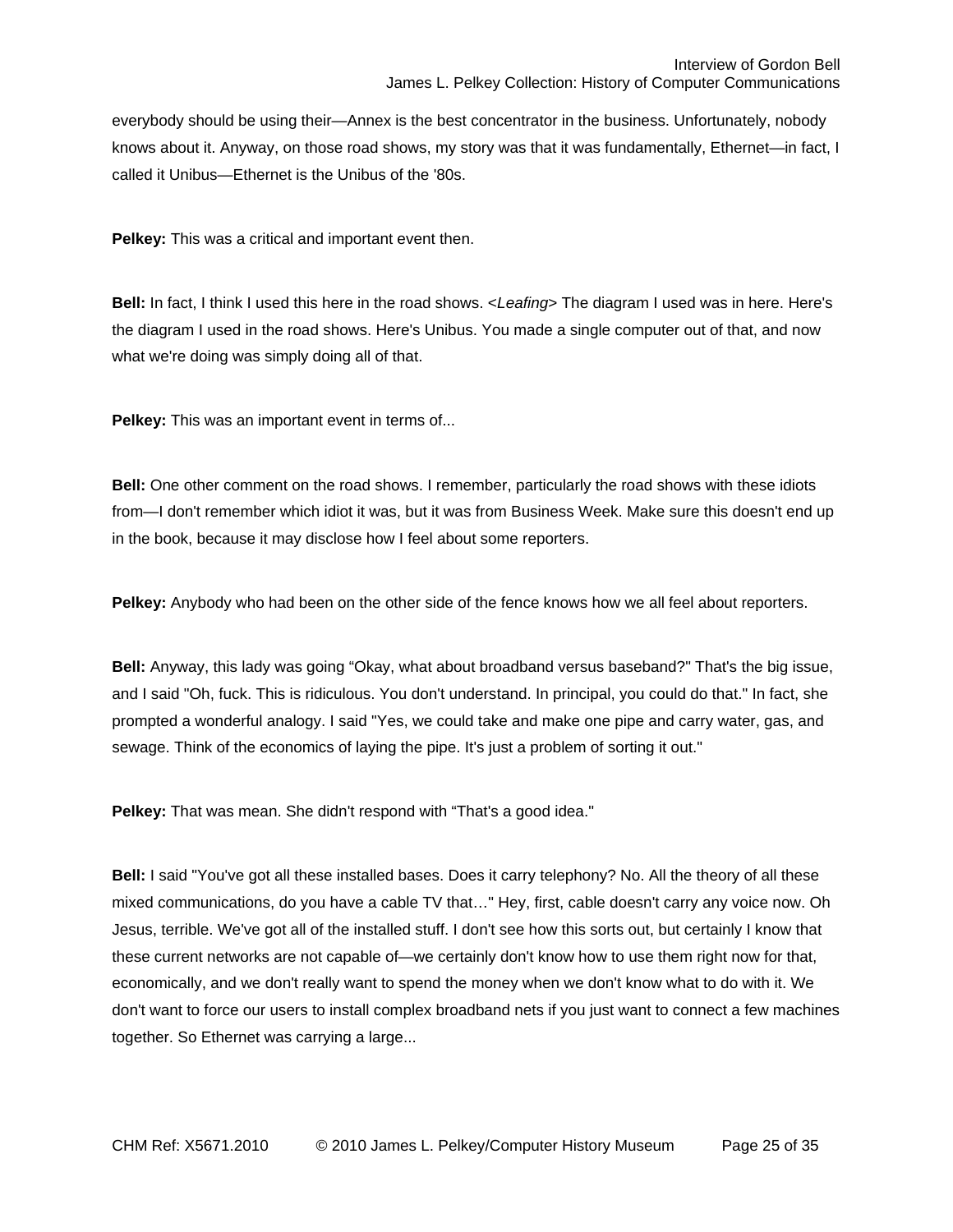**Pelkey:** You were the lightening rod, because at that point in time, certainly in '80 and '81, it was the broadband, baseband, star, rings, buses...

**Bell:** It was all up for grabs, absolutely up for grabs.

**Pelkey:** No one knew what to do. You were talking about uses of it and they were talking about technology.

**Bell:** I know, and it was all that argument. I knew exactly what we were going to do with it, and what we did. We could afford the cost of the thing. PCs were just coming in. There were barely operating systems. Then IBM was coming in with "Never mind that it takes a million transistors to do a token ring. Transistors don't cost anything anyway." They had TI [Texas Instruments] doing the chips, and I knew that was going to be a failure. I talked to Bob Evans, and I said "Geez, you could have really come into that thing, and made a good thing," and he was "Oh, no, we're not going to join part of that. We have our Token Ring going," so he had kept IBM from really connecting to Ethernet and being part of that.

**Pelkey:** How much of it do you think was because the ring—I have this view about rings as being very consistent, ideologically, with IBM's nature of synchronous protocols and their polled-modem networks. It was philosophically aligned to have this ring going around. Yours was kind of this...

**Bell:** Yes, Unibus thing. I think there was a lot of that. "I don't want to do anything that's statistical."

**Pelkey:** And they had forced it on the world, this idea about synchronous stuff, high cost terminal...

**Bell:** And then IBM went ahead and made that crazy announcement, that wiring announcement. I think, do the world a favor and put in that wiring announcement.

# TELEPHONE INTERRUPTION

**Pelkey:** That was a very important chapter. Let me explain. The issue of the three of you getting together was a relatively unique event outside of the research community. I would say that the NBS workshops on OSI [Open Systems Interconnection] is, conceptually, an institution that followed the success of what you did, and was instrumental to the US ever getting going in the OSI world.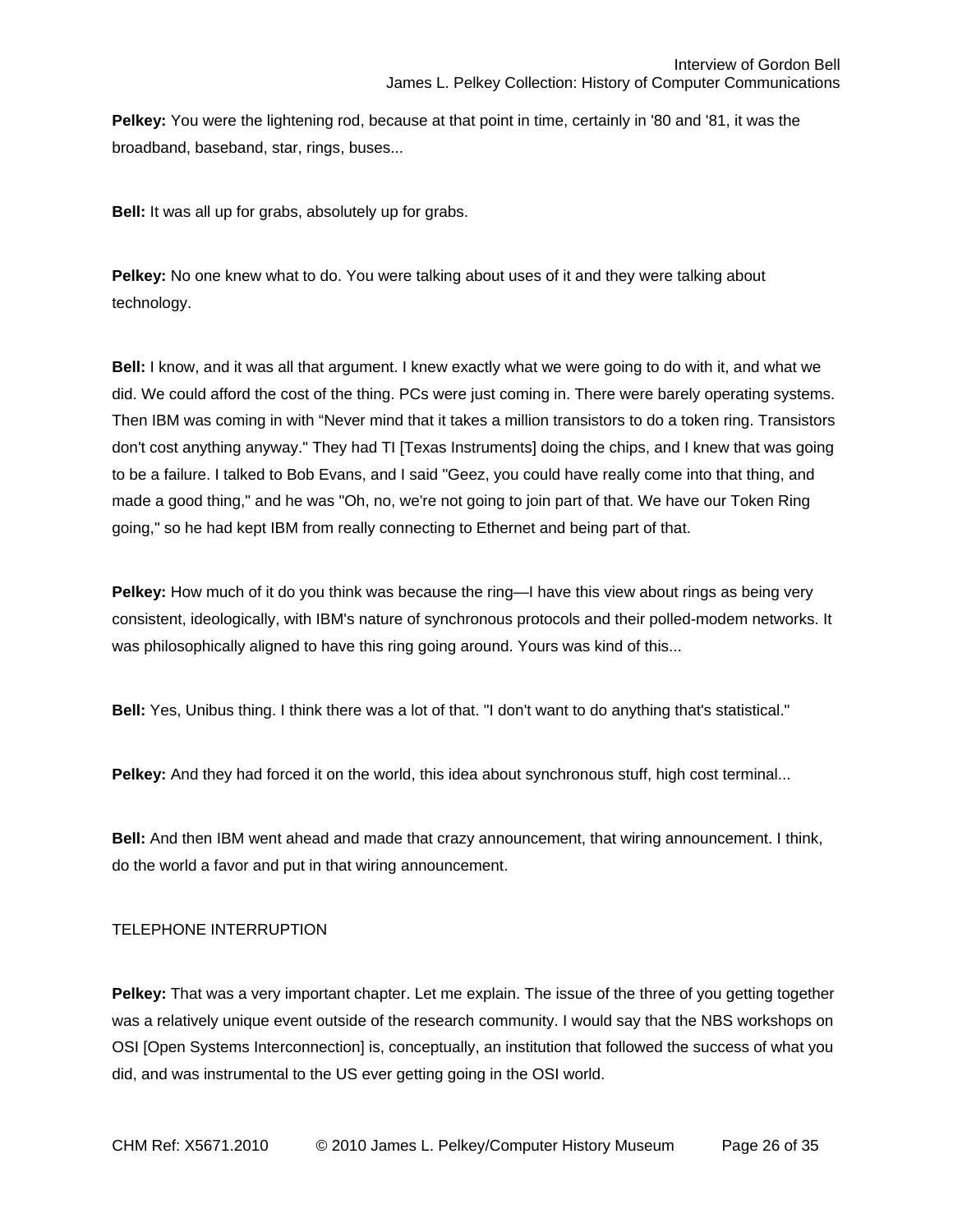**Bell:** I agree with that, by the way. The thing that was critical about it was the size of the effort. We could have done it, to believe there was momentum there. After we had a couple of the ideas—actually, the thing we wanted from Xerox was the patent. That's all we wanted. They had the CSMA/CD patents.

**Pelkey:** Do you remember the Mitre conference that was held in the Copley Plaza in '79?

**Bell:** I don't know if I even went to it. I didn't go to it.

**Pelkey:** What happened after the Blue Book went out and the IEEE 802 stuff started getting going? Did that bog it down for you getting a product to the marketplace or was it...

**Bell:** Oh, no, we marched ahead as rapidly as we could. We didn't take too many detours because of the 802 stuff.

**Pelkey:** So DEC just said "You know what you need."

**Bell:** Yes, absolutely, because we felt we had momentum. We said "Shit, the chips are going to define the damned protocol, not any goddamn committee." Artifacts trump specs any day.

**Pelkey:** So the 802 stuff was something that you were aware of. Potter represented DEC at these sessions, which then spun out, but those are inconsequential events to DEC's thrust. You were showing good colors and participating. You were interested, obviously.

**Bell:** Oh, sure, and we wanted the world to be there, but we had inside—by the way, I played the thin incredibly low-key inside all the time.

**Pelkey:** What is it that played low-key?

**Bell:** Ethernet. I said "Hey, we've got to have it. It's just a wire that connects all these things. No big deal," because DEC had enough controls that you couldn't go off and make deals like this without taking it to the executive committee. I always had very low-key kinds of presentations. "Yes, these guys are coming through. It's just a wire. Don't worry about this agreement." Meanwhile, the press is *<inaudible>*. "Nothing's happening here. It's nothing."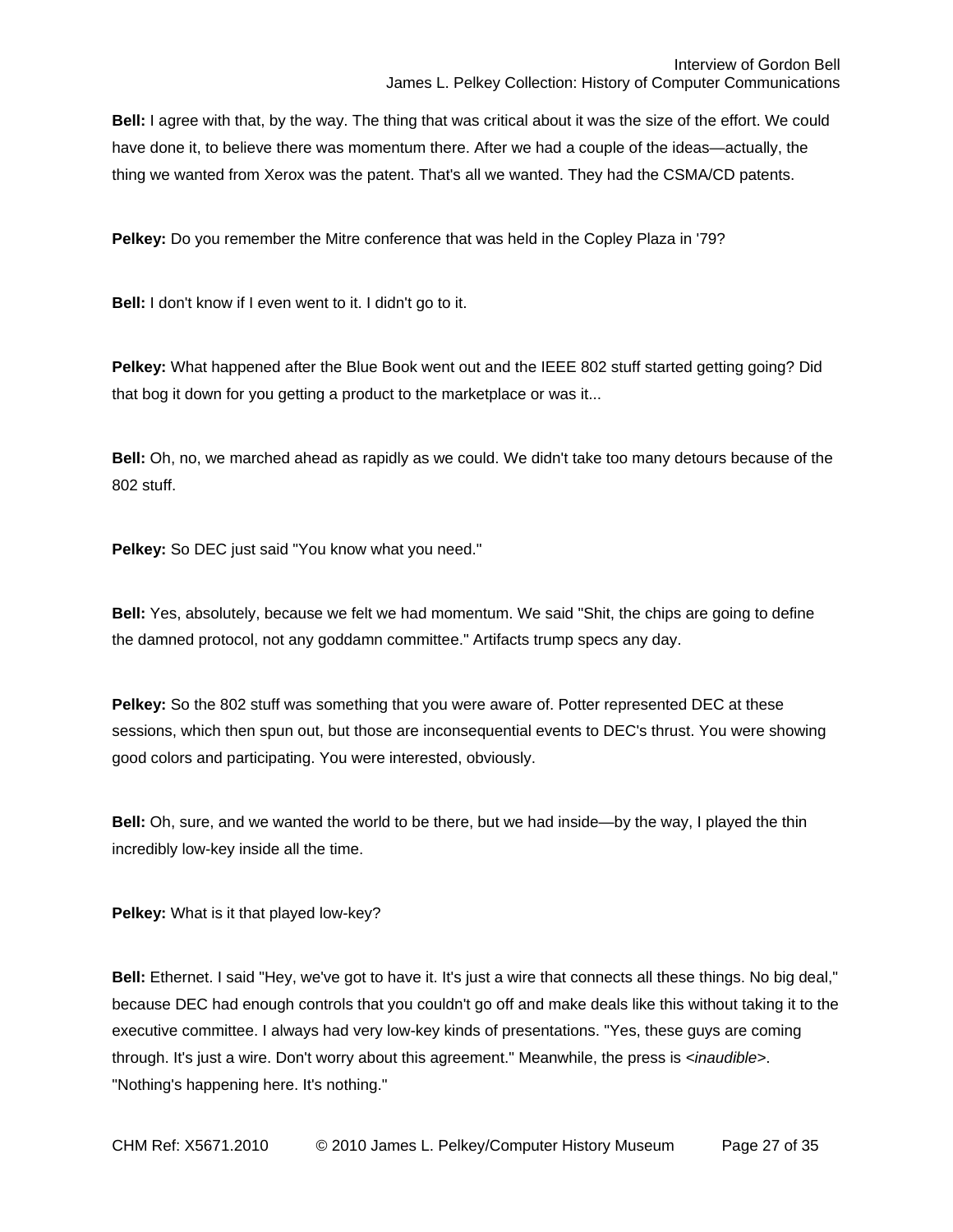**Pelkey:** "What are you not telling us?"

**Bell:** I don't know if this stuff will ever be important, but we needed to connect machines together. "Why are we giving this to the world?" I said "Wait a minute, we're not giving anything to the world." We didn't have a protocol; we don't happen to have the patent on either CSMA/CD or on the ring, and we've got to have this," but we were always there; "How do we make this proprietary" and all this shit. I said "You don't want that," but DEC managed—today, Ethernet could not work inside of DEC I don't think, because DEC has become...

**Pelkey:** You had come from the Unibus, Q-Bus...

**Bell:** Oh, I'm an...

**Pelkey:** You fought anybody who would try to build boards that would fit into it, so you had—and people started to realize what you had put here, that this is an extension of Unibus, and they said "Wait a minute. We need this to be proprietary, because if we don't, we're not going to be able to sell more equipment."

**Bell:** People will be hanging stuff on it. Can anybody hang a disk server on it? Yes, as long as you meet the protocols, but the problem—that wasn't my attitude. My attitude in DEC, which I drove most of the time, was that things should be open. We always had war inside of DEC. I had a lot of people with me. Sometimes I had enough, sometimes I didn't have enough, but things like opening up the PDP-11 chips; bitter war that I lost.

**Pelkey:** Some of it is demonstrating—although their going to—this stuff with UNIX, it's bad news. So IBM announced, shortly thereafter, this wiring announcement and the...

**Bell:** Well, the token ring was first, and then, as Ethernet started being put in, they had nothing. Then, they were doing the typical IBM preemptive of "Here, wire up your stuff," and then, the amusing thing about IBM is you get "Fine, I just wired my building. I've got this cabinet full of wire," and then they came out and they say "Oh, by the way, add two more wires. We didn't tell you about Scitek, which is based on broadband." Those bastards!

**Pelkey:** That was a real...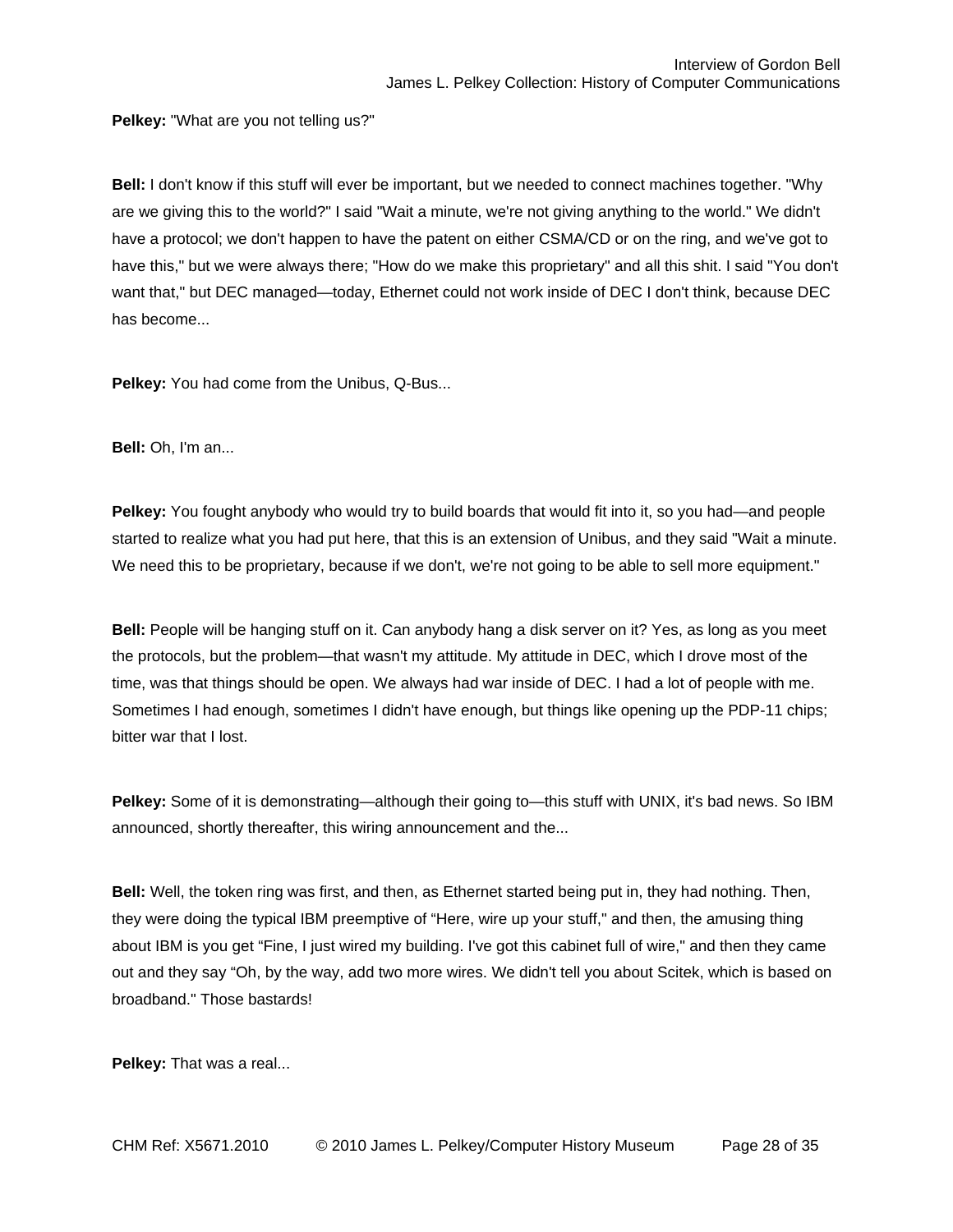**Bell:** It was the usual dirty tricks.

**Pelkey:** Were you involved in DEC's involvement in OSI?

**Bell:** No, that was after I left.

**Pelkey:** They must have gotten involved in it earlier.

**Bell:** Yes, but I wasn't concerned. No big deal. I might have been involved with it. It was just "Yes, you've got to get the standards together, sure." I guess I was. The open systems...

**Pelkey:** '78, '79, that stuff started, because the Europeans were driving this at that point. And the TCP community, this community that really got this stuff going, put its nose up in the air about what was happening over in Europe, like it didn't matter.

**Bell:** Yes, right.

**Pelkey:** I can't think of anything else relative to this period of time. Let me ask you a couple more general questions. The issue of research, of how we're doing fundamental research in this country, strikes me as a real issue. ARPA was obviously critical to the computing environment and to the communications environment. Bell Labs was a national funded research center that happened to be part of AT&T. I notice both of those organizations have changed profoundly and continue to change profoundly. NSF is trying to pick some of it up, relative to funding individuals and universities, but a lot of these projects now are systems project, where any collaborative effort between multi-disciplinary activities and very few institutions—MIT may be an exception—have the talent pool necessary to be able to pull off these big projects. I don't see how we're addressing this and what we're doing about that. Is that a concern?

**Bell:** I think that's a very wide concern. Yes, absolutely.

**Pelkey:** Is there anything we've learned through this process of the last 20 years that can be instructive in terms of what we need to be doing about it?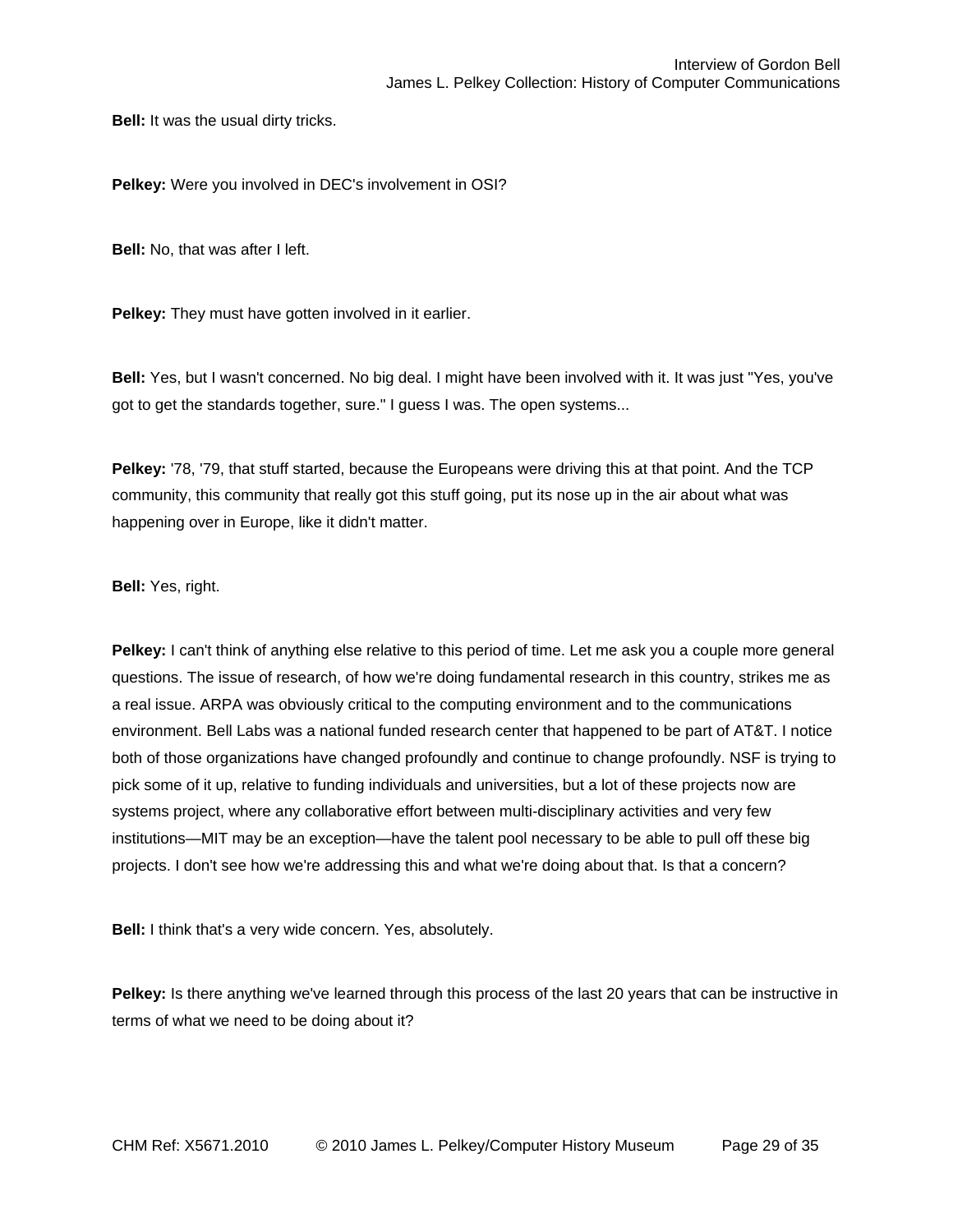**Bell:** The notion of funding larger projects, or even people proposing larger projects, is not—within universities, it's a very hard one, because there are so many—the stronger computer science kids, as a discipline, the weaker this is going to be, because they're going to be more individuals wanting to do individual research, rather than any large scale systems research.

**Pelkey:** It's paradoxical.

**Bell:** Oh, yes. I was talking to Adele Goldberg at ParcPlace Systems, and she said "The trouble with university research today is it is incredibly dull and mundane." She said "I don't see any exciting work at all" because these projects are all bigger projects, and people just don't have the...

**Pelkey:** Where's the vision coming from that's going to drive this research? Some of it requires vision. It's the issue we were talking about before.

**Bell:** Oh, yes, absolutely.

**Pelkey:** Assuming it doesn't cost anything, what will it be like?

**Bell:** For example, I'm trying to do this now, this fucking gigabit network, trying to build—you saw the article?

**Pelkey:** This is the metropolitan? Yes, in the IEEE, yes.

**Bell:** I'm part of that, and there's a gigabit working committee. By the way, I know how I would build it, too. I know...

**Pelkey:** Conceptually, how you would approach the problem.

**Bell:** Yes, but I don't see anybody that has the energy or...

Pelkey: Funding power...

**Bell:** —or vision, whatever, go approach that and look at what it would be like.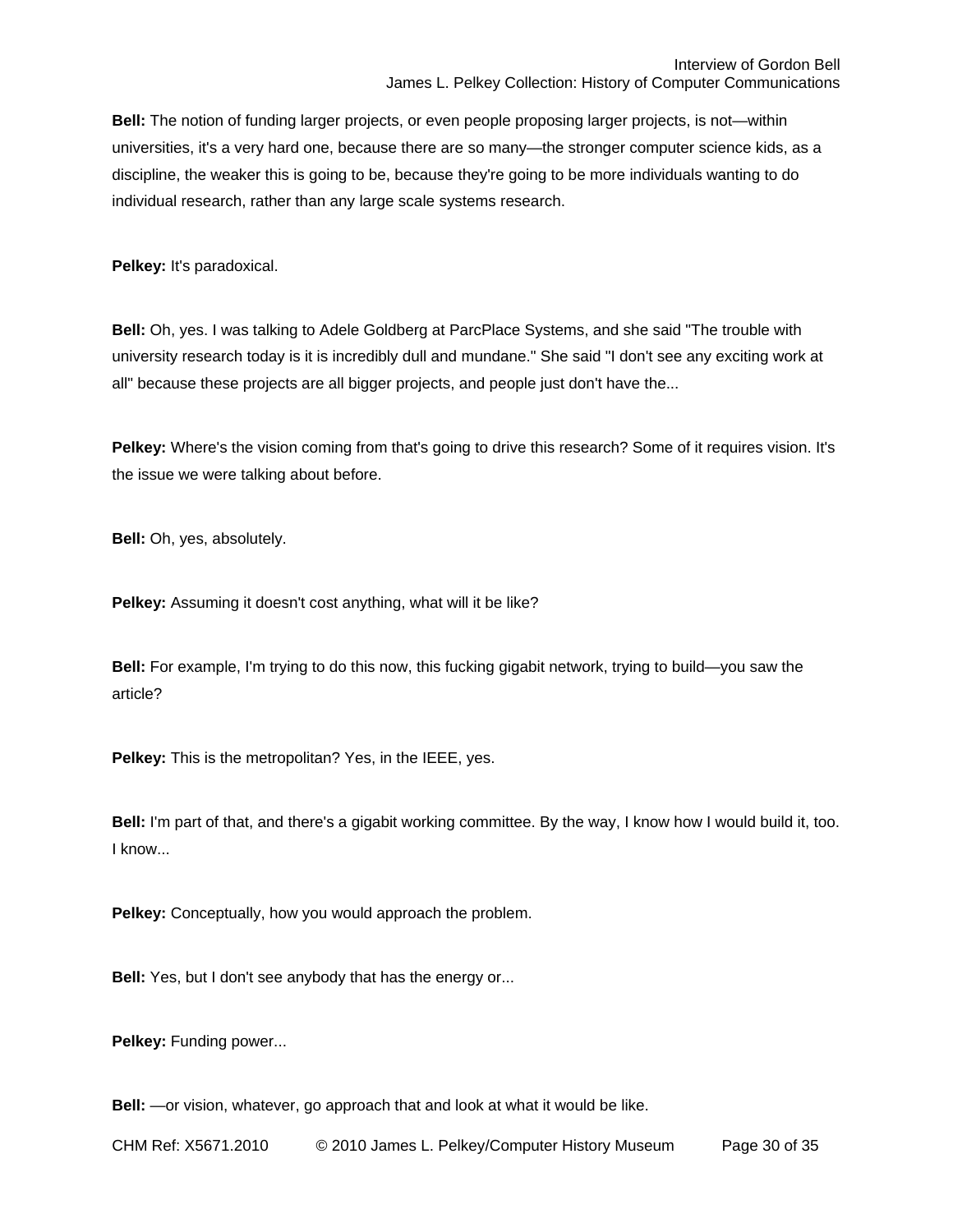**Pelkey:** One of the dilemmas of standards at this point in time is standards are wanted by the big users, because it doesn't mean they get locked into a vendor, and the big corporations—the DECs and IBMs want standards because it slows the rate of technology change down and bigger companies can't be as nimble about technology innovation as smaller organizations. You don't want all these little things nipping at your cords, so what you do, you try to use your distribution and your muscle and your customer base as your defense. We're slowing the rate of technology change down. There's momentum to it, so it's going to continue to look good for a while, but 20 or 30 years from now, the investments in research are required today to cause that part to come into being.

**Bell:** That's all pretty convincing.

## TELEPHONE INTERRUPTION

**Pelkey:** One other question, this issue about—where we are in terms of information networks is kind of two-lane dirt roads, and we need modern highways, just like in the Eisenhower administration we invested \$50 billion dollars into the interstate highway system. The RBOCs [Regional Bell Operating Companies] are putting all this fiber in and all this T-1 stuff. It's nice, but it's the wrong paradigm for information networking. Having all these central switches is just wrong. How are we going to put these networks in, these gigabit networks?

**Bell:** That's what we're trying to do. We've got a gigabit—we're trying to provide a vision which would allow that to happen. We've got a draft of a paper about how we could actually—what are the research questions and how to make this all happen.

**Pelkey:** And under what auspices is this being done?

**Bell:** This is being done through DARPA, so I see the only way—I guess the only possibility is DARPA. It's got to be DARPA again.

**Pelkey:** Their charter has changed...

**Bell:** Oh, I know, DARPA I'm very worried about at this point, and DARPA should be worried about itself. DARPA just got SDI—it just got loaded with a whole pile of stuff which resembles—some of it's almost development.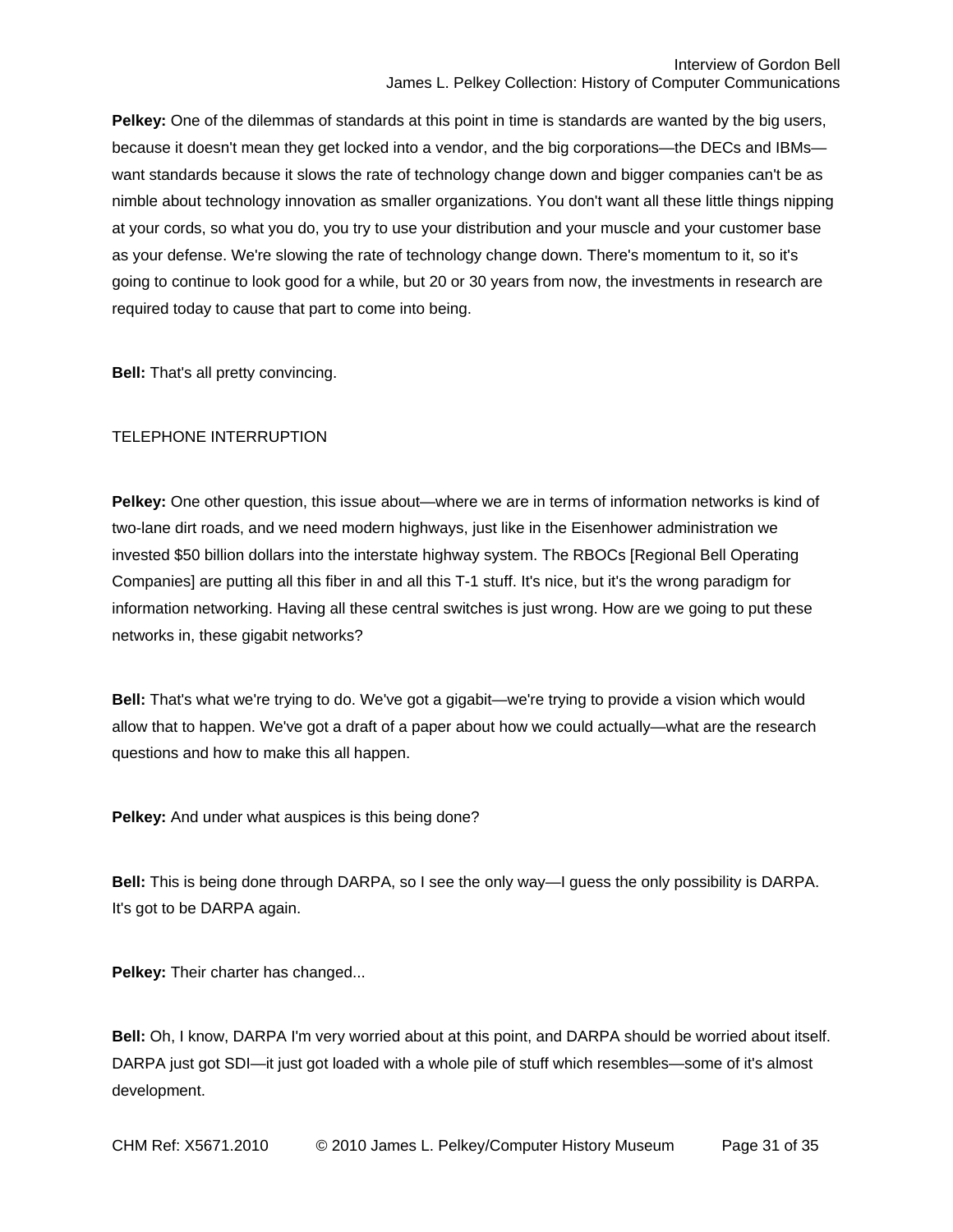**Pelkey:** A large portion is development.

**Bell:** And then it gets mired into the whole...

**Pelkey:** One other view that I hold is that one of the great advantages of the ARPANET was the fact that graduate students—of forcing into the university, and if you look at the shakers and movers at some level, a lot of these industries today, they were graduate students who came in contact with this activity, and there were no experts, and they became experts, and all of a sudden they gained the self-confidence, and they developed the networking of people, and that networking of people survives today when people call each other up and are a help to each other. That SDI test bit that was given to Martin Marietta should have been put to the university environment, as opposed to sitting out there in the commercial side where it's going to be buried. We're not putting these kinds of issues, and therefore we're not developing research managers and we're not developing the systems to be able to...

**Bell:** I don't know how you change that or how that gets changed. I know that I've always been part of the ARPA community. I'm part of this, and I'm part of a thing called the Tera-Op committee, which is a thing about how you get to a Tera-Op computer, and then this summer there's a study group, the DARPA summer study group that's going to be meeting to look at all the issues that they're working on.

**Pelkey:** Vision is mandatorily required.

**Bell:** Last year at this summer group, I tried to provide people with a vision of how to deal with and start tackling the manufacturing problem. I think in all these it's a question—vision, management of this stuff. In fact, I considered staying another two or three years and running DARPA, but I just—I didn't like the...

**Pelkey:** DARPA is compromised.

**Bell:** At one level I love DARPA, and I felt bad, that I shouldn't—at one level, I think I was one of the best people to do it, and maybe still should.

**Pelkey:** Do you think Bob Kahn's national research initiative will get anywhere?

**Bell:** I don't know.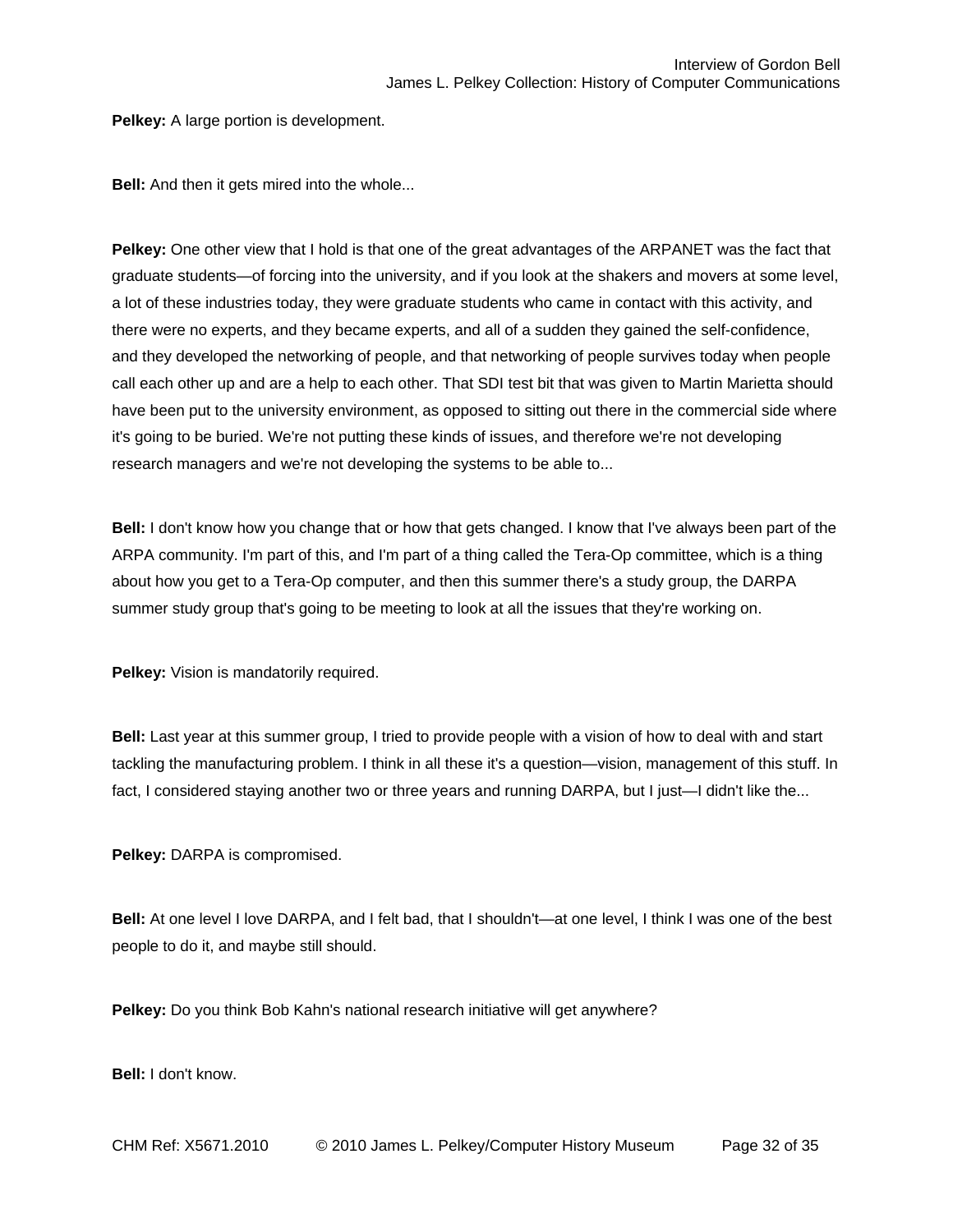**Pelkey:** Are you supportive of it?

**Bell:** Oh, I encourage Bob to try it. We need to try a bunch of different things, because who knows what's going to work? By the way, I was behind NCC too, in terms of "Let's try that."

**Pelkey:** You've got to try stuff.

**Bell:** Got to try stuff. SRC and all these things, because we don't know yet.

**Pelkey:** And we need more institutions to be involved. We've got to change the way institutions work together in this country. One other question.

**Bell:** By the way, I think that's one of the things that a large net would allow.

**Pelkey:** One last question, I believe that there is a paradigm shift that's going to take place, that this concept of an information economy is not so much access of anymore data. That's a part of it, but it's connecting people up, and allowing people in time and space, and the fundamental premise is that this von Neumann architecture, if we can bring everything in, and if you look at the way businesses run, which are the primary users of computers with the government, is we can collect all this information, we can model it, we can make better decisions from it. Some of it is transaction oriented, but there's an assumption about reality that exists, in the abstract, that it's out there. If we can just collect enough information about it, we can know what to do. That's not true. Reality comes as a result of interacting with things; people with people, organizations with organizations; organizations with markets. The value in this information economy is everybody kind of talking to everybody else within the organization, so that they can react to things, and meaning comes forth out of the interactions of people within organizations, and people's expectations, interpretations, views about what's happening outside the organization, how the organization gets matured by all these external stimuli. Therefore, the management of these new technologies, or the management in the information economies must manage in structure. That is, I have to put an organization in place, bring all the information up to me so I can make better decisions, they have to manage process. How are we reacting things? Are we making sure the right people are getting connected to the right people? Are the right things being reinforced in the organization? That's not the way we've run businesses before. I believe that we're profoundly impacting the way business has to be run.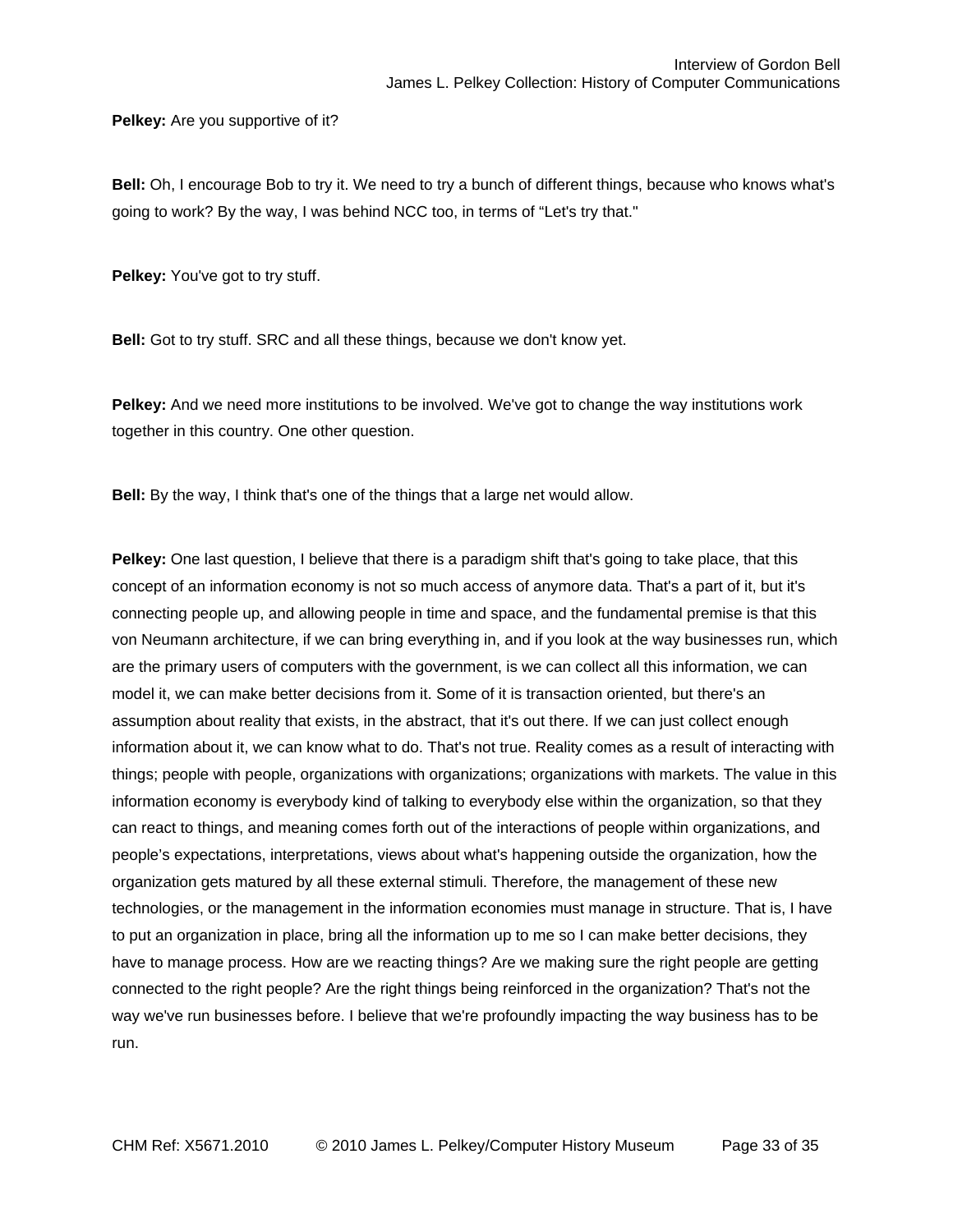**Bell:** Yes, but you see—I guess my criticism of business today is that the leadership is mostly managing process, not involved in the content.

**Pelkey:** We use 'process' differently, but I would agree with that statement. It's form over substance.

**Bell:** Exactly. "Well, let's call the right people together—"

**Pelkey:** I call that structure, that is the right organizational elements and the right titles and the—surface stuff.

**Bell:** Well, you must have structure to have a process, but the structure—you form some ad hoc structure so that process can exist, because you're really looking at what are the programs that run through this structure that allow you to product certain kinds of goods? I view...

**Pelkey:** ...structure and process as being irrelevant. Content is the issue.

**Bell:** Yes. I don't give a shit about this stuff, I care about what comes out the other end. I care about the bits that come out the end, not whether—hey, I got 17 people together in a committee. I've got this committee talking to that one. The decision process goes up this tree, on and on. That, to me, is boring. What I care about is—now, did all that thing, I made this supercomputer, I made this great giant tree, I've got all this paraphernalia, best brains ever, what came out? Did something great come out of all of this? To me, the only was things great can come out of that is inside that black box of people executing this process, everybody had better be concentrating on the thing, rather than how information flows and who signs off and—that's where the problem is.

**Pelkey:** I think that is the paradigm shift at management level. That's going to be an important issue when everybody gets connected up to everybody else and all this happens. We're not prepared to manage in that new environment.

**Bell:** By the way, I have a radical proposal I'm going out to the IEEE with, that we're going right up in spectrum. I just gave a little talk last week. I'm proposing to down-size engineering organizations by somewhere—about a factor of five. One fifth go to start-ups for things that are irrelevant to the company—where people are working, there's no way that thing can ever be useful. Actually, it could be useful to the company, but the company can never make it. Tester's a great example. Any processes that